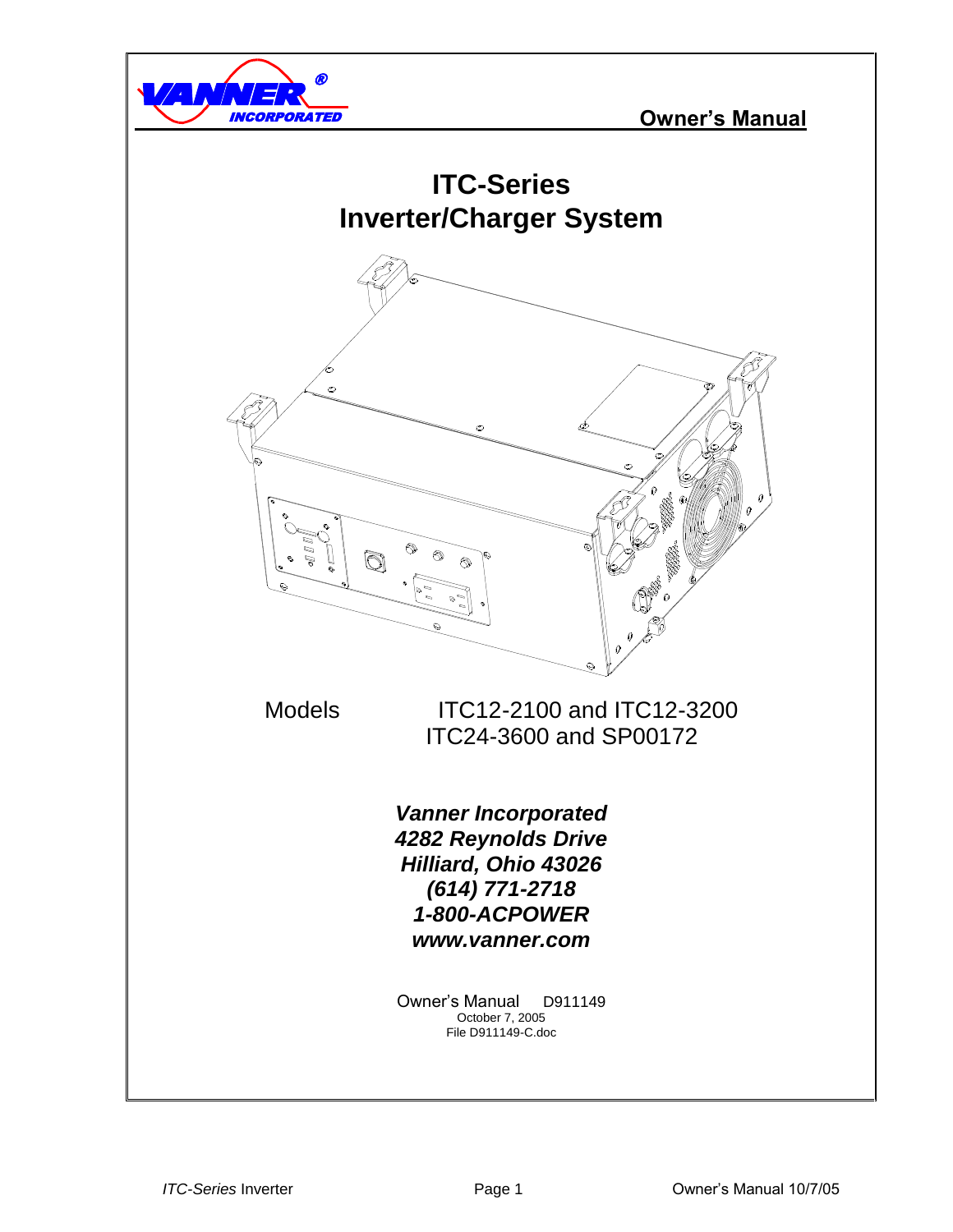

**ITC-Series**

**Notes**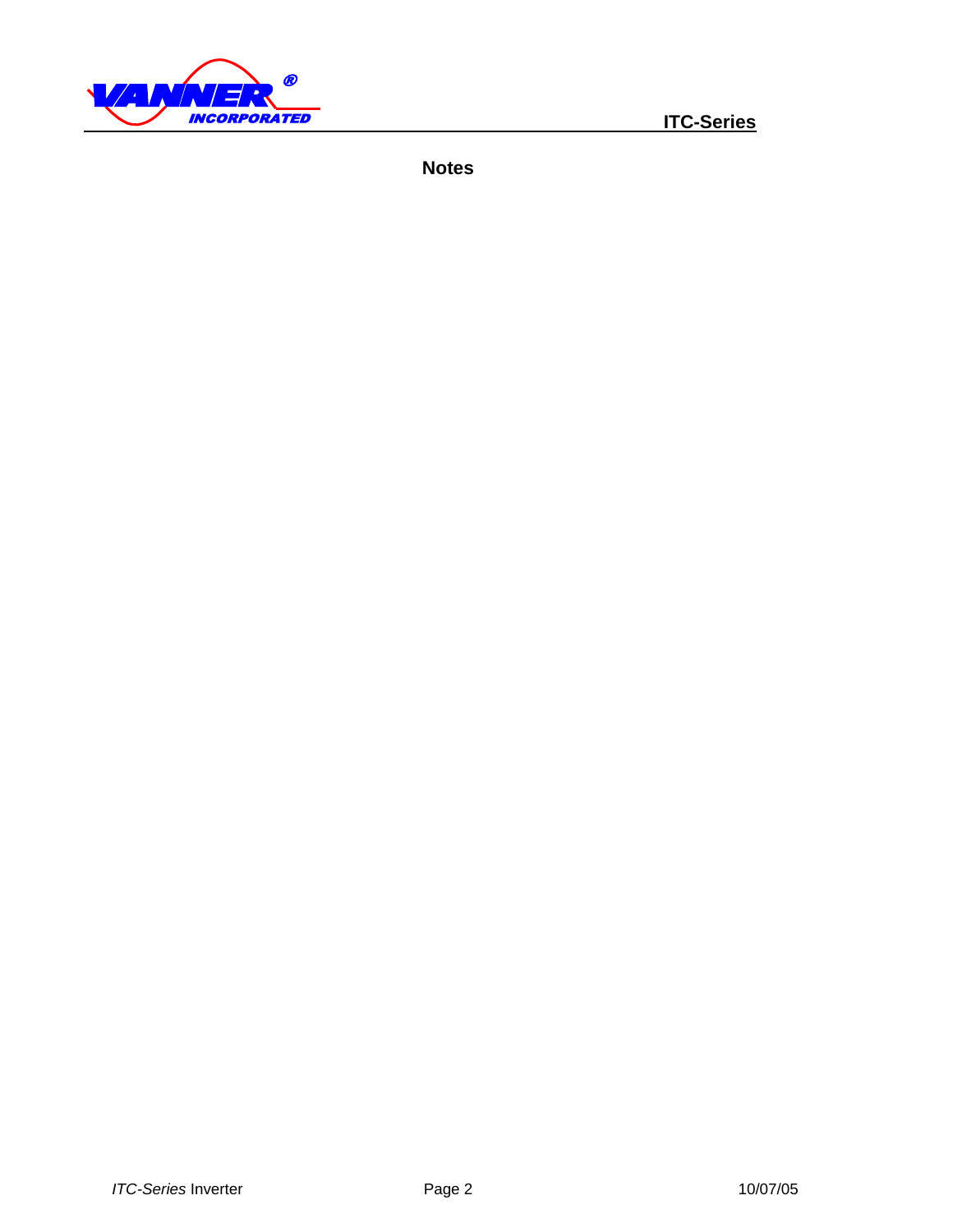

# **Table of Contents**

## **Table of Contents**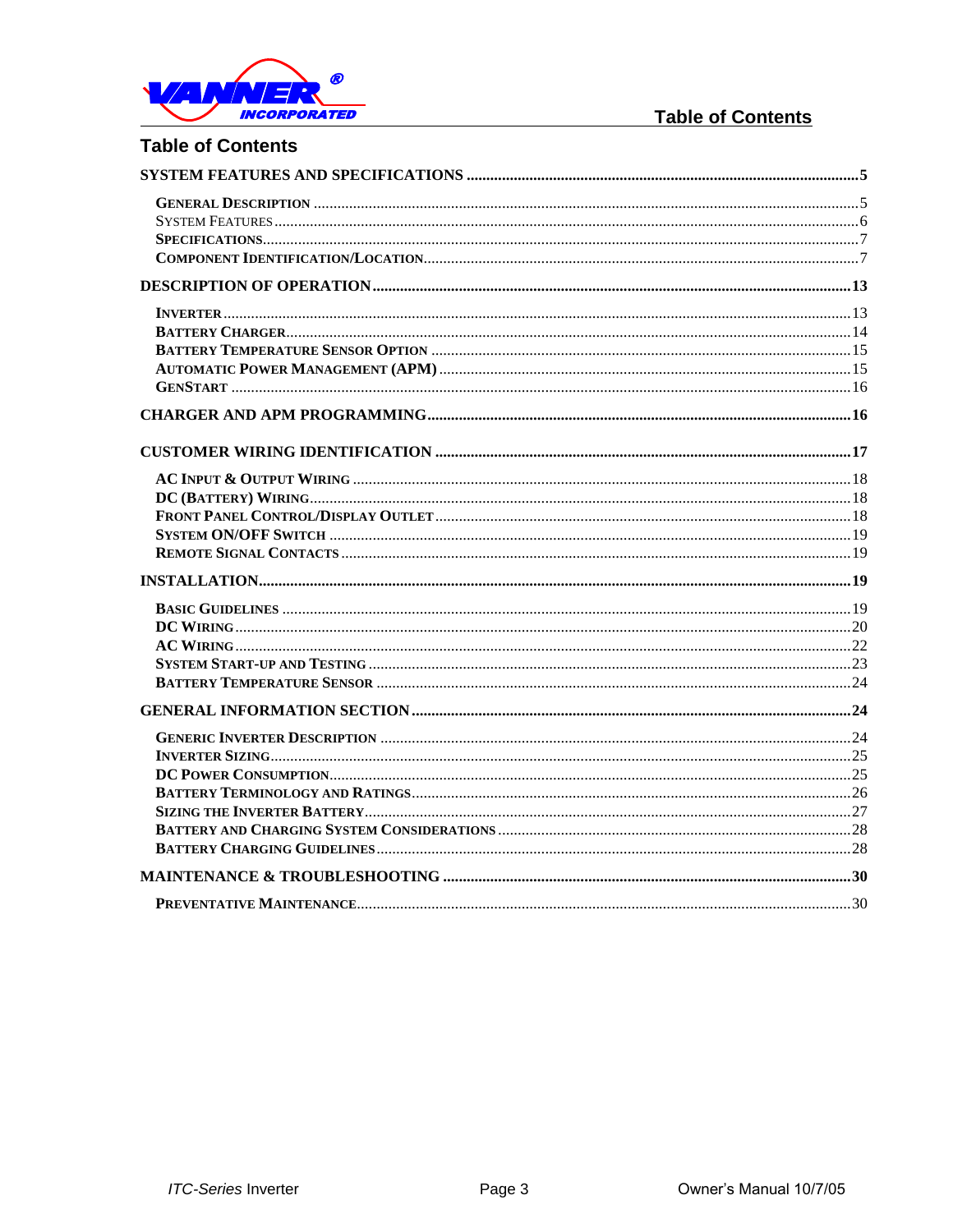

## **ITC-Series**

## **Figures**

## **Tables**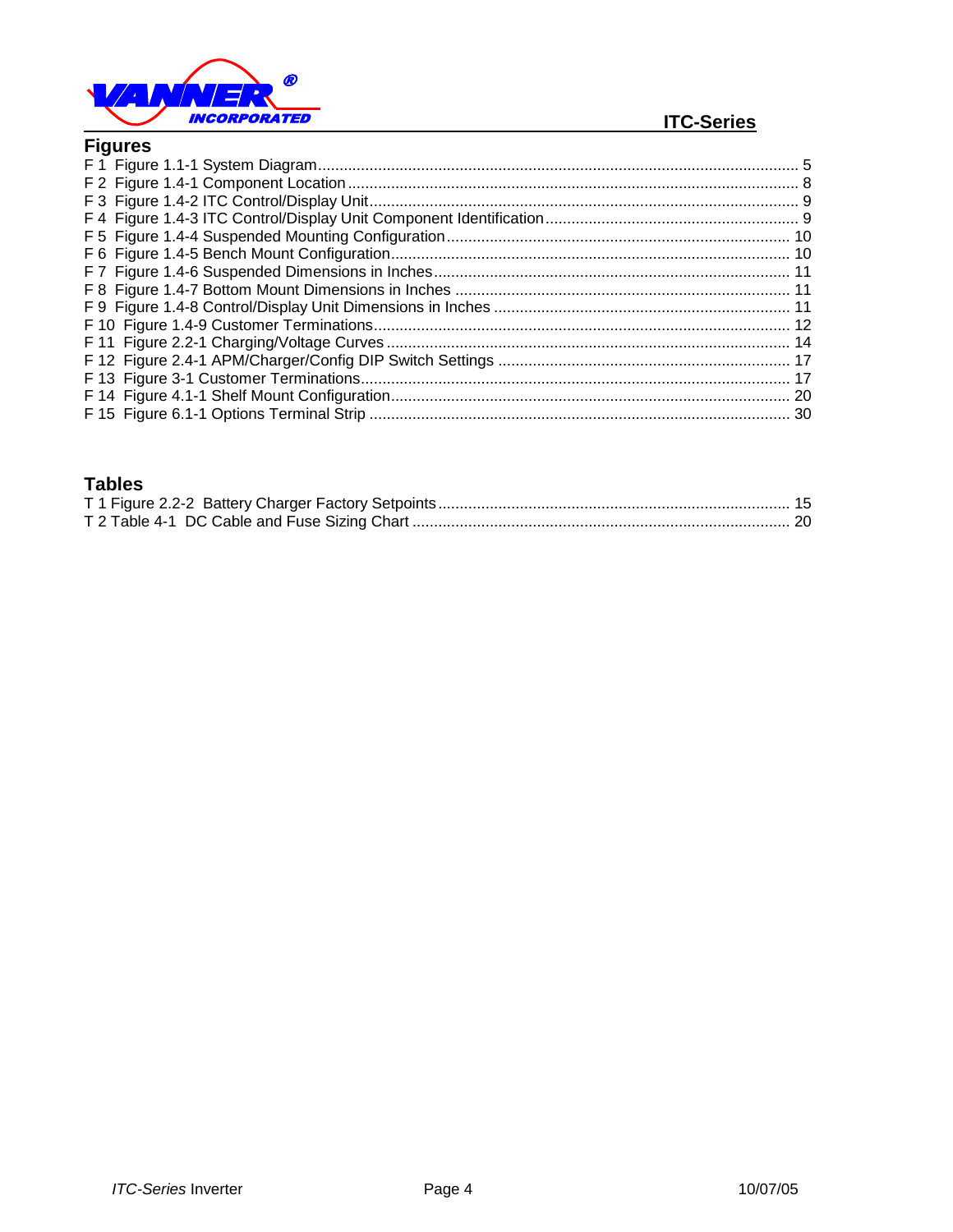

## **Introduction**

Thank you for purchasing the Vanner ITC-Series inverter/charger system. We are confident that you will be satisfied with its performance and its many features. With proper installation and care, you can look forward to years of service from this high performance product.

This document will describe the operation, technical specifications and installation procedures for the ITC-Series inverter/charger system. If you require additional information please contact your dealer, or contact Vanner directly at the location shown on the cover of this manual.

# **System Features and Specifications**

## **General Description**

The ITC-Series system consists of a DC to AC true sine wave inverter, a battery charger, an automatic AC transfer switch, and a microprocessor based controller. An important feature of this system is the ITC-Series Control/Display Unit user interface.



# **F 1 Figure 1.1-1 System Diagram**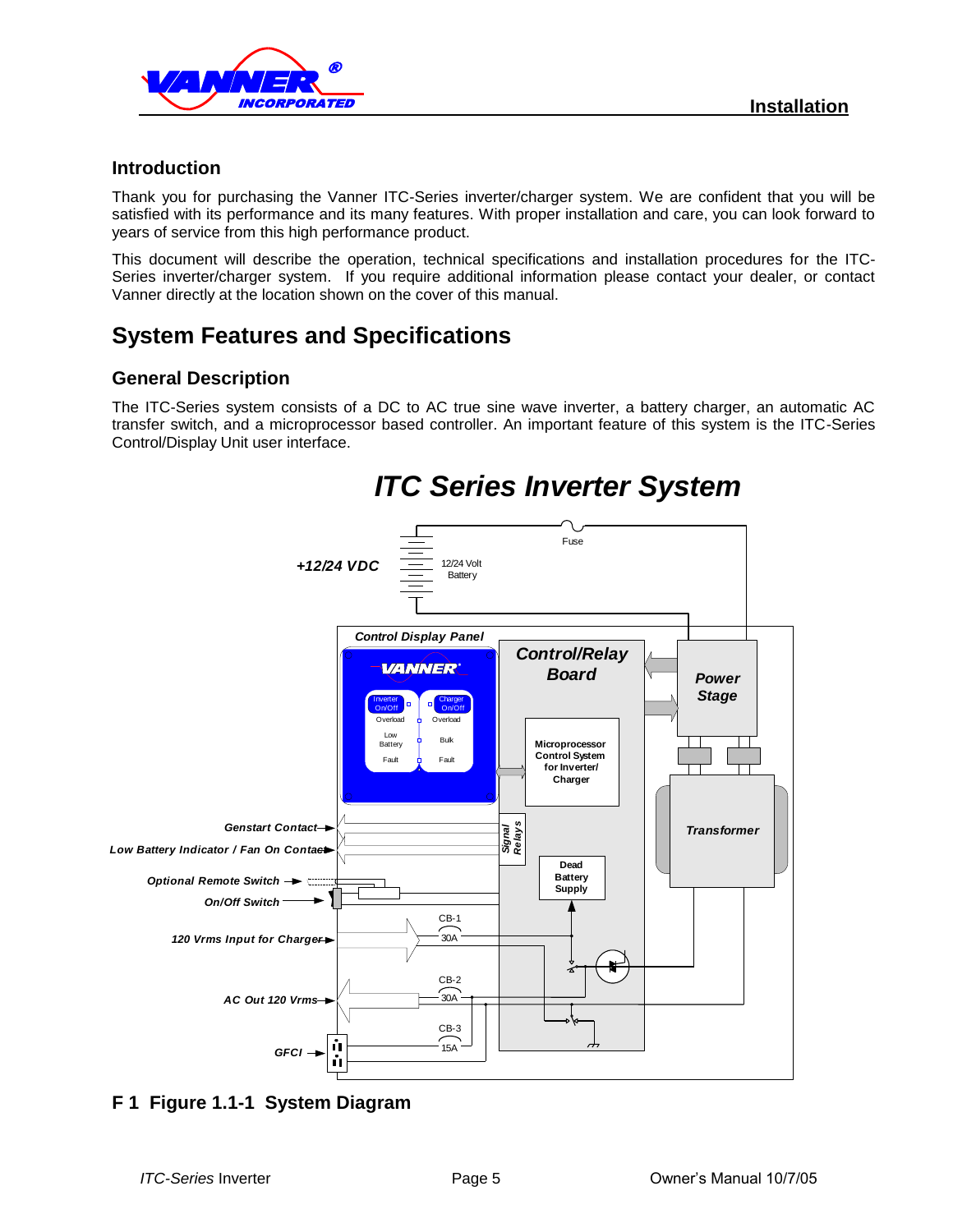

# System Features

## **Inverter**

The inverter consists of a sine wave inverter that supplies power when AC loads are applied. Depending on your model, the inverter develops 2100, 3200 or 3600 watts of continuous power. Using TruSine® technology, a very high quality sine wave is produced. Total harmonic distortion (THD) is less than 4.0 percent.

## **Battery Charger with Automatic Power Management**

The high efficiency, multi-stage battery charger allows automatic charging of flooded lead acid and gel type batteries. The efficient 0.85 power factor or PF, compared to typical 0.59PF on triac pulse type chargers, allows full charger output from a 30-amp AC source. The system's Bulk, Absorption, and Float charge cycle quickly charges and maintains the battery bank. An Equalization charge cycle is available for flooded lead acid battery maintenance. In addition, there is an optional battery temperature sensor to reduce battery float voltage as temperature increases above 25° Celsius.

Automatic Power Management (APM) monitors the AC Input current and will reduce the battery charger output as needed to keep the AC input current below the preset APM Limit.

## **GenStart Contact**

The GenStart feature provides a start/stop signal to control an automatic generator. The start/stop signal consists of a contact closure to start the Gen. Start based on battery voltage of 12.3 (24.6) VDC. The GenStart turns off when the battery charging current falling below 10 amps.

## **Low Battery or Fan On Contact**

The Low Battery contact allows remote monitoring of the Inverter's battery status. The contact will close when battery voltage falls below 11.0 (22.0) volts. This will alert the user to take appropriate measures to avoid shutdown of the Inverter at 10.5 (21.0) VDC. The SP00172 offers a Fan On contact instead of the Low Battery contact for turning on an external fan or blower when the ITC's fan is on.

## **Remote Power Switch**

This loop between Options Terminal 7 and 8 (left side of Options Terminal) allow remote control of the system On/Off. Tying these two terminals together or optionally, tying the terminal 7 (*Remote Switch)* to battery ground applies power to the unit.

**Note:** The Front Panel switch will always overrule the remote switch in terms of disabling the unit.

## **System Control**

The ITC contains a System ON/OFF Switch located in the front of the ITC. This switch is used to turn the control power ON and OFF. This power switch also has a break out loop for a series switch that can be placed in a remote location from the unit (See *Remote Power Switch* above). A control microprocessor provides a variety of protection interlocks, system fault detection/reporting/recovery, storage of system data parameters, and high-speed data communications to the ITC Control/Display Unit. This Control/Display Unit also has individual on/off switches for independent Inverter and Charger control. The ITC will protect itself in the event of any overload, over temperature, high or low battery voltage condition.

## **ITC Control/Display Unit**

The ITC Control/Display Unit is a user interface that is connected to the ITC Control Board via a 6-wire modular cable. This Control/Display unit can be an integral part of the Inverter or can be removed and mounted in a remote area to allowing remote system operation. Two of these units can talk to the System Control Board one display would be configured as a Master, and the other as Slave. The configuration switches on top of the Master allow programming of the Charger current, Automatic Power Management and battery type settings.

**NOTE:** It should be noted that if the Control Display unit is taken out of the front of the unit, the cover plate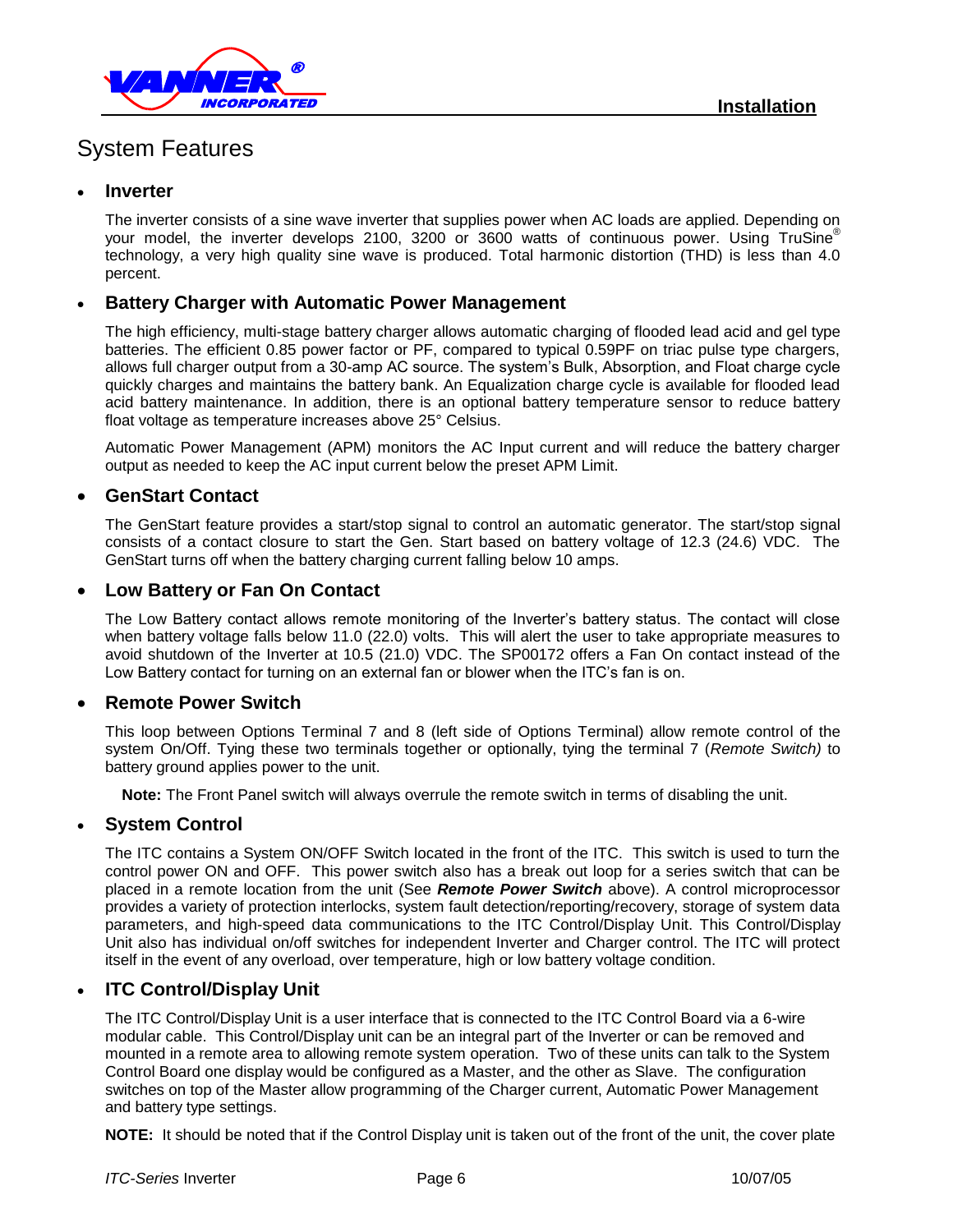

(Vanner Part # D011339) must be installed in it's place to insure that debris does not enter the unit through the opening and to maintain proper airflow through the unit.

## **Specifications**

| <b>Model</b>                           | <b>ITC12-2100</b>               | <b>ITC24-3600</b><br><b>SP00172</b>              |                       |  |  |  |
|----------------------------------------|---------------------------------|--------------------------------------------------|-----------------------|--|--|--|
| <b>AC OUTPUT</b>                       |                                 |                                                  |                       |  |  |  |
| Voltage (RMS)                          | <b>120 VAC</b>                  |                                                  |                       |  |  |  |
| Frequency                              | 60 Hz $\pm$ 0.5%                |                                                  |                       |  |  |  |
| <b>AC Waveform</b>                     |                                 | Sine Wave                                        |                       |  |  |  |
| <b>Total Harmonic Distortion (THD)</b> |                                 | Less than 4.0% @ full power                      |                       |  |  |  |
| <b>Power Factor Allowed</b>            |                                 | $-1$ to 1                                        |                       |  |  |  |
| Continuous Output Rating @ 25°C        |                                 |                                                  |                       |  |  |  |
| Phase to Neutral                       | 2100 watts                      | 3200 watts                                       | 3600 watts            |  |  |  |
|                                        | $(17.5 \text{ amps})$           | $(26.7 \text{ amps})$                            | $(30.0 \text{ amps})$ |  |  |  |
| Surge Capacity @ 25°C (3 sec.)         |                                 | 6400 watts                                       |                       |  |  |  |
| <b>DC INPUT:</b>                       |                                 |                                                  |                       |  |  |  |
| Operating Range (12 Volt Nominal)      |                                 | 10.5 to 17 Volts                                 | 21.0 to 31 Volts      |  |  |  |
| No Load, Inverter ON                   | 4 amps                          |                                                  | 3 amps                |  |  |  |
| No Load, Inverter OFF                  | $0.30$ amps                     |                                                  | $0.30$ amps           |  |  |  |
| Full power                             | 208 amps                        | 350 amps                                         | 195 amps              |  |  |  |
| <b>INVERTER EFFICIENCY @ Nom.</b>      |                                 |                                                  |                       |  |  |  |
| 200 watts                              | 77%                             |                                                  | 77%                   |  |  |  |
| 500 watts                              | 88%                             |                                                  | 84%                   |  |  |  |
| 700 watts                              | 88%                             |                                                  | 87%                   |  |  |  |
| 1000 watts                             | 88%                             |                                                  | 89%                   |  |  |  |
| 1500 watts                             | 86%                             |                                                  | 89%                   |  |  |  |
| 2000 watts                             | 84%                             |                                                  | 89%                   |  |  |  |
| 2500 watts                             | <b>NA</b>                       | 81%                                              | 88%                   |  |  |  |
| 3000 watts                             | <b>NA</b>                       | 78%                                              | 87%                   |  |  |  |
| 3200 watts                             | <b>NA</b>                       | 77%                                              | 87%                   |  |  |  |
| 3600 watts                             | <b>NA</b>                       | <b>NA</b>                                        | 86%                   |  |  |  |
| <b>AC INPUT</b>                        |                                 |                                                  |                       |  |  |  |
| Voltage                                | 120 Volts nominal               |                                                  |                       |  |  |  |
| Frequency                              |                                 | 60 Hz ± 12.5% (52.5 to 67.5)                     |                       |  |  |  |
| <b>AC TRANSFER SWITCH</b>              |                                 |                                                  |                       |  |  |  |
| Power Rating                           |                                 | 30 amps @ 120 VAC                                |                       |  |  |  |
| <b>Transfer Time</b>                   |                                 | Less than 40 milliseconds                        |                       |  |  |  |
| <b>BATTERY CHARGER</b>                 |                                 |                                                  |                       |  |  |  |
| Charger Output Current maximum         | 60, 80 or 110 amps              |                                                  |                       |  |  |  |
| <b>AC Input Current maximum</b>        | 30 amps (0.88PF @ rated output) |                                                  |                       |  |  |  |
| <b>SYSTEM</b>                          |                                 |                                                  |                       |  |  |  |
| <b>Ambient Operating Temperature</b>   |                                 | -40 to+40 $^{\circ}$ C (-40 to+104 $^{\circ}$ F) |                       |  |  |  |
| Cooling Exhaust Fan                    |                                 | Thermostatically controlled                      |                       |  |  |  |
| Mounting                               |                                 | Shelf or suspended                               |                       |  |  |  |
| Dimensions Bottom mount position)      |                                 | 8 1/4"H x 18 7/16"W x 13 5/8"D                   |                       |  |  |  |
| Weight                                 |                                 | 66 pounds                                        |                       |  |  |  |
|                                        |                                 |                                                  |                       |  |  |  |

## **Component Identification/Location**

The Figures below show the location of the various components of the ITC system.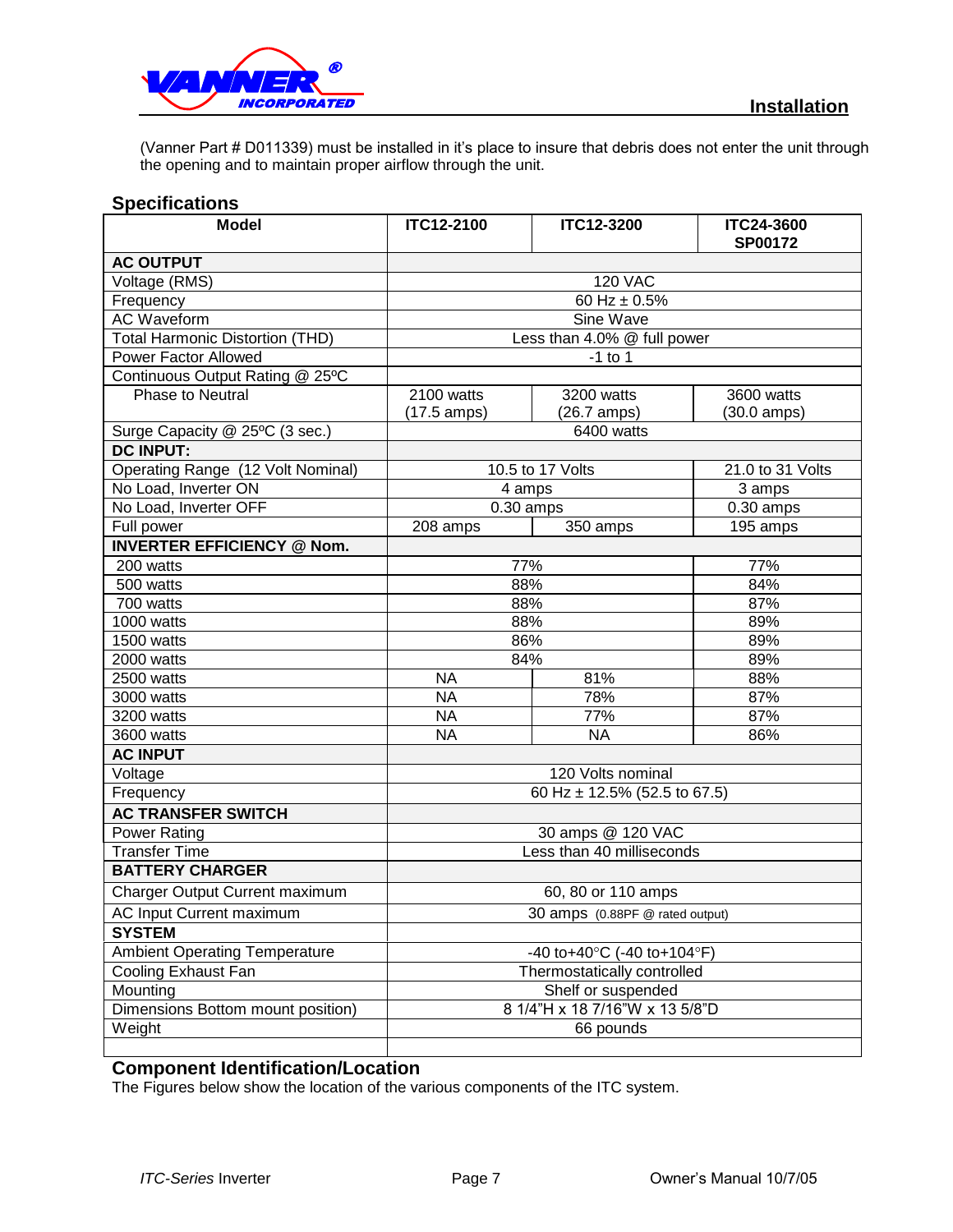



| ITEM#        | <b>DESCRIPTION</b>             |
|--------------|--------------------------------|
| 1            | <b>BATTERY TERMINAL ACCESS</b> |
| $\mathbf{z}$ | <b>REMOTE CABLE INPUT</b>      |
| 3            | <b>CONTROL/DISPLAY PANEL</b>   |
| 4            | <b>INVERTER ON/OFF SWITCH</b>  |
| 5            | <b>CHARGER ON/OFF SWITCH</b>   |
| 6            | <b>SYSTEM ON/OFF SWITCH</b>    |
| 7            | <b>AC INPUT BREAKER (CB-1)</b> |
| 8            | AC OUTPUT BREAKER (CB-2)       |
| 9            | <b>GFCI BREAKER (CB-3)</b>     |
| 10           | <b>AC INPUT CABLE ENTRY</b>    |
| 11           | <b>BATTERY +</b>               |
| 12           | <b>BATTERY -</b>               |
| 13           | <b>GFCI OUTLET</b>             |
| 14           | AC OUTPUT CABLE ENTRY          |
| 15           | <b>OPTIONS CABLE ENTRY</b>     |
| 16           | <b>CHASSIS GROUND</b>          |





2

**LEFT SIDE VIEW RIGHT SIDE VIEW**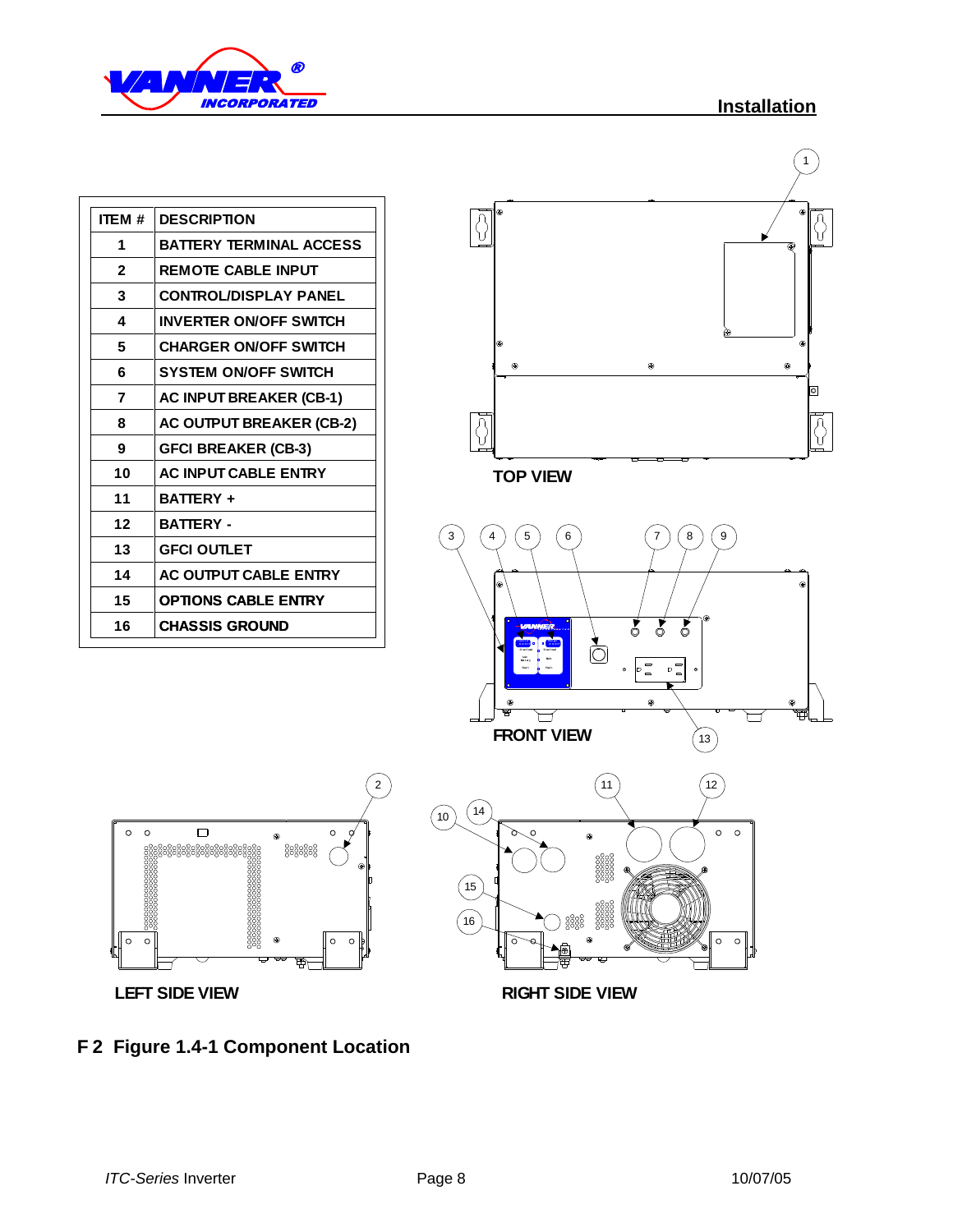



# **F 3 Figure 1.4-2 ITC Control/Display Unit**



# **F 4 Figure 1.4-3 ITC Control/Display Unit Component Identification**

|                | <b>ITEM</b>                      | <b>DESCRIPTION</b>                                                                                                                                                     |
|----------------|----------------------------------|------------------------------------------------------------------------------------------------------------------------------------------------------------------------|
| 1              | Inverter Indicator<br>Light      | Solid when on, flashes when enabled but not on                                                                                                                         |
| $\mathcal{P}$  | Inverter On/Off<br><b>Button</b> | <b>Enables/Disables Inverter Function</b>                                                                                                                              |
| 3              | Charger Indicator<br>Light       | Solid when on, flashes when enabled but not on                                                                                                                         |
| 4              | Charger On/Off<br><b>Button</b>  | <b>Enables/Disables Charger Function</b>                                                                                                                               |
| 5              | Overload Light                   | Indicates if Inverter Overloaded                                                                                                                                       |
| 6              | Low Battery/Bulk<br>Light        | Dual Purpose - Indicates Low Battery in Inverter Mode - In charger mode, if on indicates that<br>Charger is in Bulk Mode and if in Equalize, this light flashes.       |
| $\overline{7}$ | Fault Light                      | Dual Purpose – Indicates that a fault has occurred in the inverter or Charger – Could be a Over<br>Temperature shutdown, Low/High Battery Shutdown, Power Stage Fault. |
| 8              | <b>Equalize Button</b><br>Access | This is used to enable the equalization cycle on the battery during charging.                                                                                          |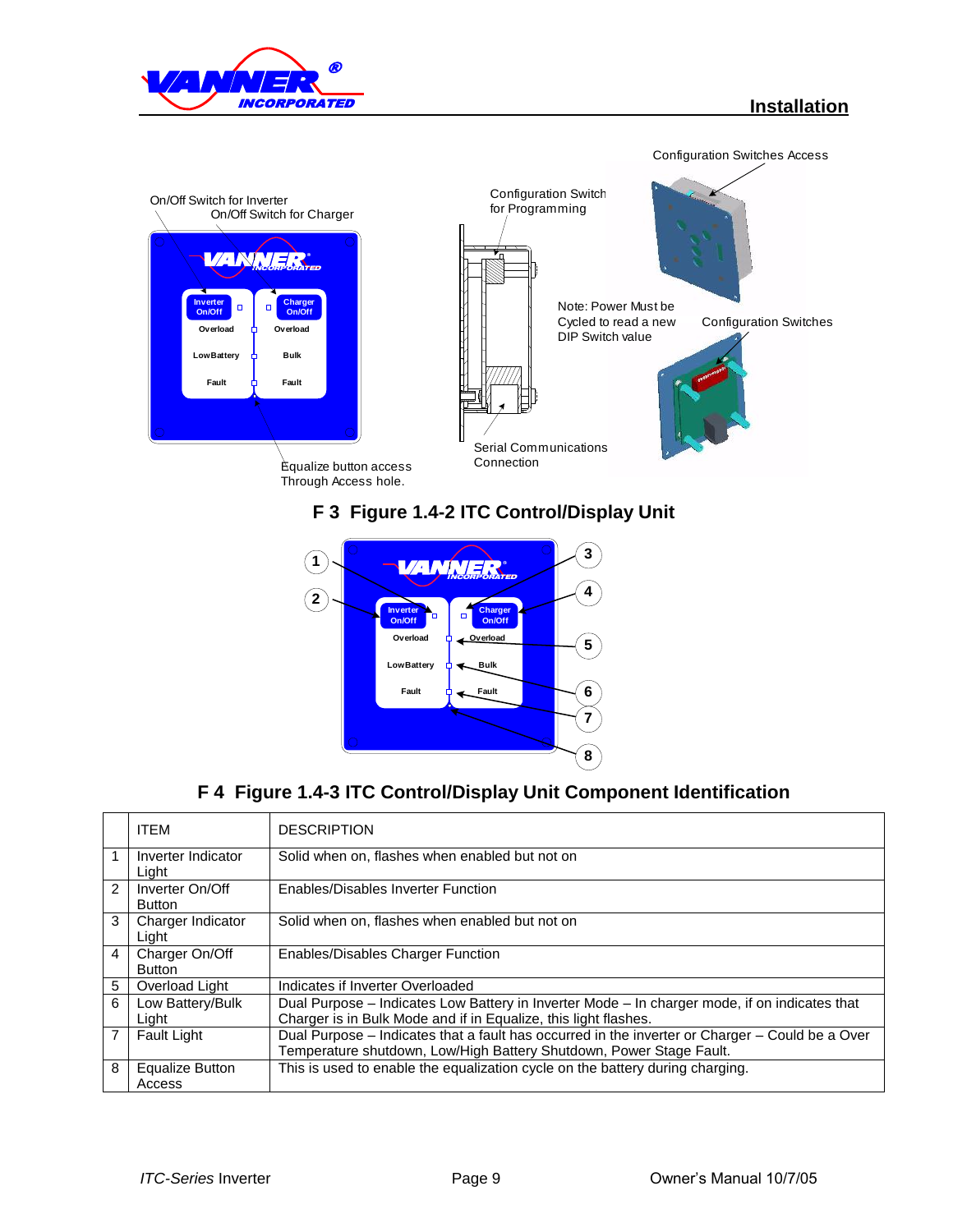

# **Versatile Mounting System**

The mechanical system used for mounting the ITC-Series allows both shelf and under-counter mounting, while still allowing access to user AC and control terminals through a removable front cover.



## **F 5 Figure 1.4-4 Suspended Mounting Configuration**



**F 6 Figure 1.4-5 Bench Mount Configuration**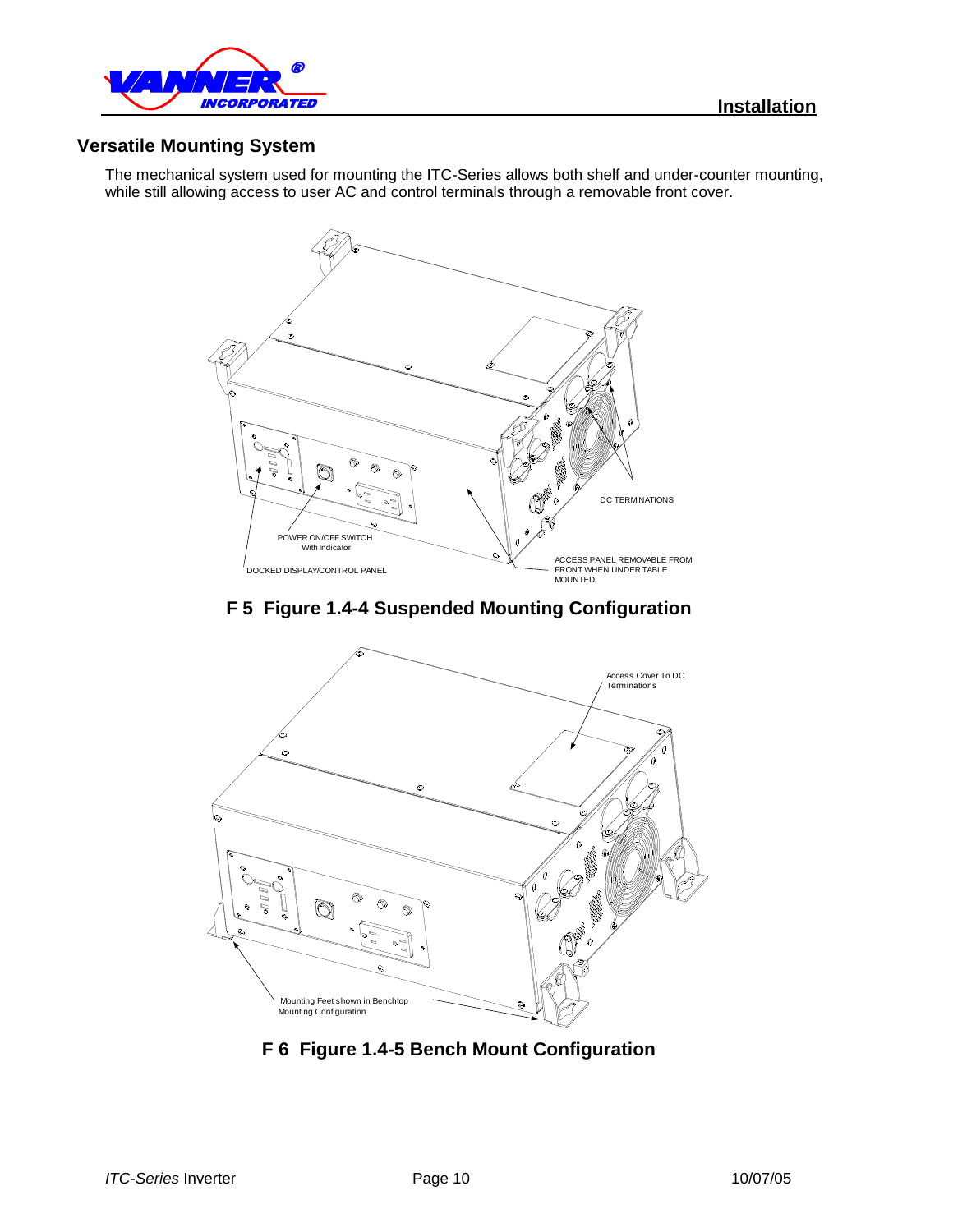

### **ITC DIMENSIONS FOR SUSPENDED MOUNTING**



# **F 7 Figure 1.4-6 Suspended Dimensions in Inches**

## **ITC DIMENSIONS FOR SHELF MOUNTING**



# **F 8 Figure 1.4-7 Bottom Mount Dimensions in Inches**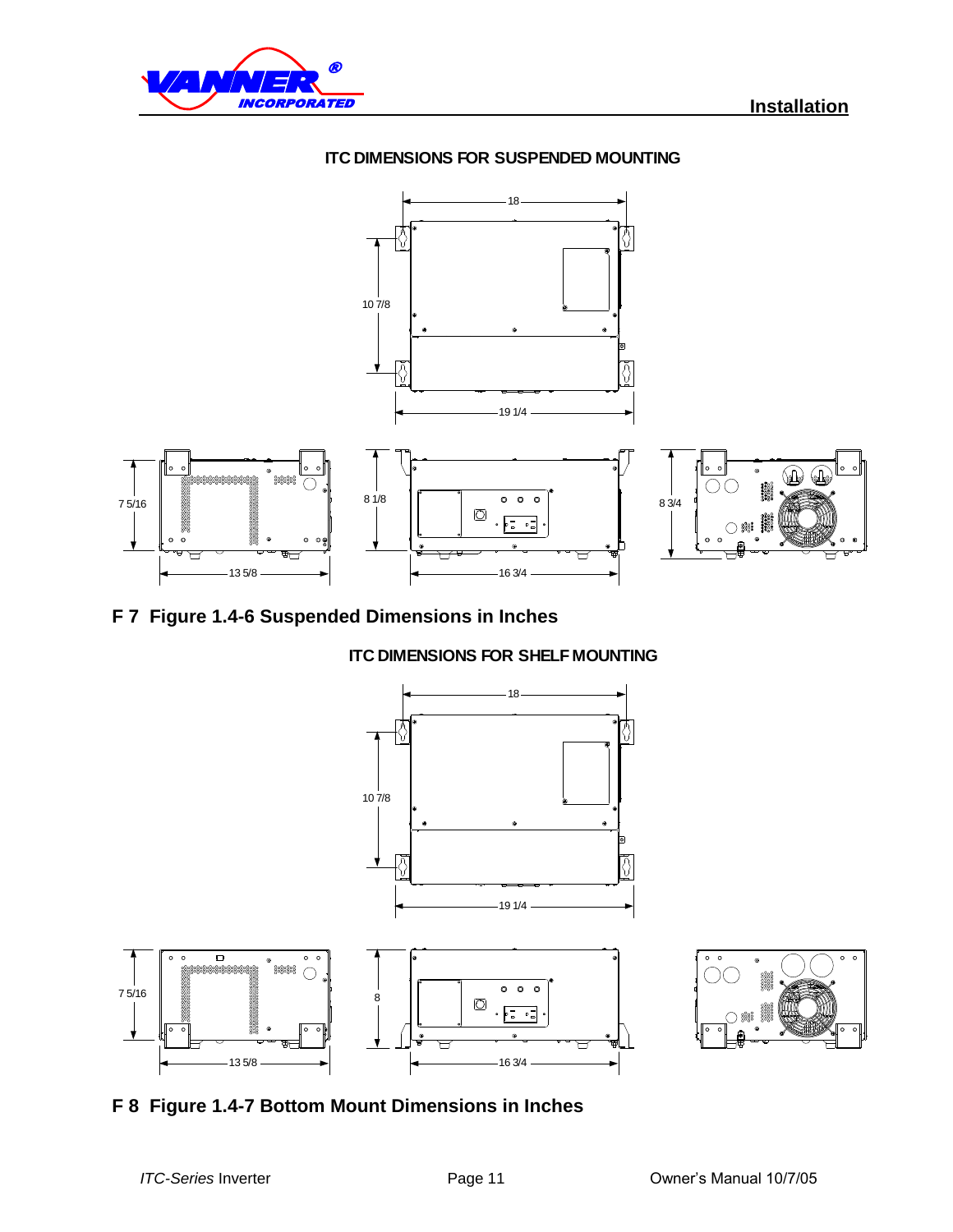



# **F 9 Figure 1.4-8 Control/Display Unit Dimensions in Inches**



## **F 10 Figure 1.4-9 Customer Terminations**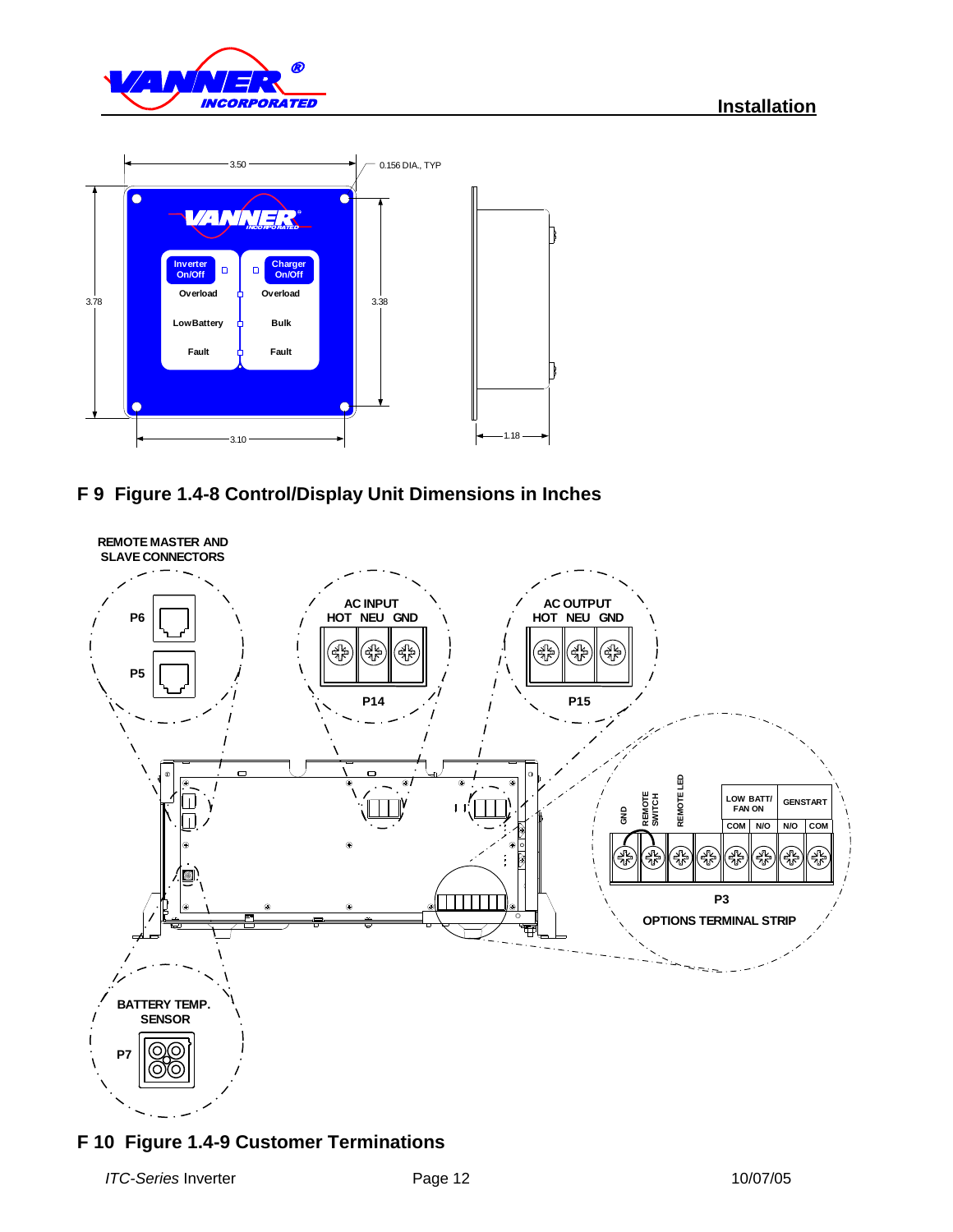

# **DESCRIPTION OF OPERATION**

### **Inverter**

The System ON/OFF Switch, located on the front panel, allows the user to turn the system power ON and OFF and to reset the system after a fault.

The Charger ON/OFF and Inverter ON/OFF buttons, located on the Control/Display Unit enable or disable the Charger or Inverter Functions. The corresponding light next to Inverter/Charger buttons will be steadily on when the unit is in the Inverter or Charger mode. These Inverter and Charger lights will blink if the mode is not currently on, but are enabled (Example: The Inverter light will blink when the Inverter is Enabled, the ITC is plugged into the utility, and the Charger is Active).

The Inverter AC Output Circuit Breaker is a 1 pole, 30-amp breaker marked "CB-2" on the front unit. The CB-2 breaker protects the Inverter AC output and a second Breaker (CB-1) protects the Battery Charger AC input against a severe overload. This CB-1 breaker also protects AC Pass through Power. If this CB-1 breaker trips during charger operation, it must be reset.

#### **Inverter Protective Interlocks**

The Inverter operation is protected by a series of safety interlocks that protect against most failures such as overloads, over-temperature conditions or other conditions where the unit may be asked to operate outside safe battery voltages. These faults will trigger a display of the "Fault" and or "Overload" Lights on the Control/Display panel and are listed below:

- Low Battery The inverter continually monitors battery voltage. If battery voltage falls below the Low Battery Shutdown 10.5 (21.0) VDC setpoint the inverter will shut OFF. Auto-restart will restart the inverter after battery voltage rises above the Low Battery Warning 11.0 (22.0) VDC setpoint (after 5 minutes).
- High Battery The inverter will shut OFF if battery voltage rises above the High Battery 16.0 (31.0) VDC setpoint.
- Over Temperature The inverter will shut OFF if internal temperature sensors detect a high temperature condition that could damage the inverter.
- Over Load If a short circuit or an overload is applied to the inverter's output the inverter will shut down.
- Battery High The unit has shut down due to the Battery voltage is above High Battery Shutdown setpoint of 16.0 (31.0) VDC.
- Battery Low Warn. Battery voltage is below Low Battery Warning setpoint and soon may reach Low Battery Shutdown setpoint of 10.5 (21.0) VDC.
- Current Limit Inverter AC output current is at the Maximum Current allowed and is presently in "Surge". The AC voltage will decrease if load increases. Overload Shutdown will occur if voltage goes below 105VAC for 3 second.
- Overload Inverter has shut down due to overload. High AC load caused inverter output voltage to fall below tolerance for three seconds.
- Hardware Fault Internal protection circuit activated or power brick high temperature will shut down system.
- Overheat The SCR plate or power brick overheating will cause the system to shutdown.

If the unit has faulted there are the two following options:

- 1. Auto-restart After shutting down for any of the above fault conditions, the inverter will try to restart itself every 5 minutes if Auto-Restart is Enabled and the fault condition no longer exists.
- 2. Manual restart You can manually restart the system after the fault conditions are removed. Reset the inverter by turning the System ON/OFF Switch OFF and then ON.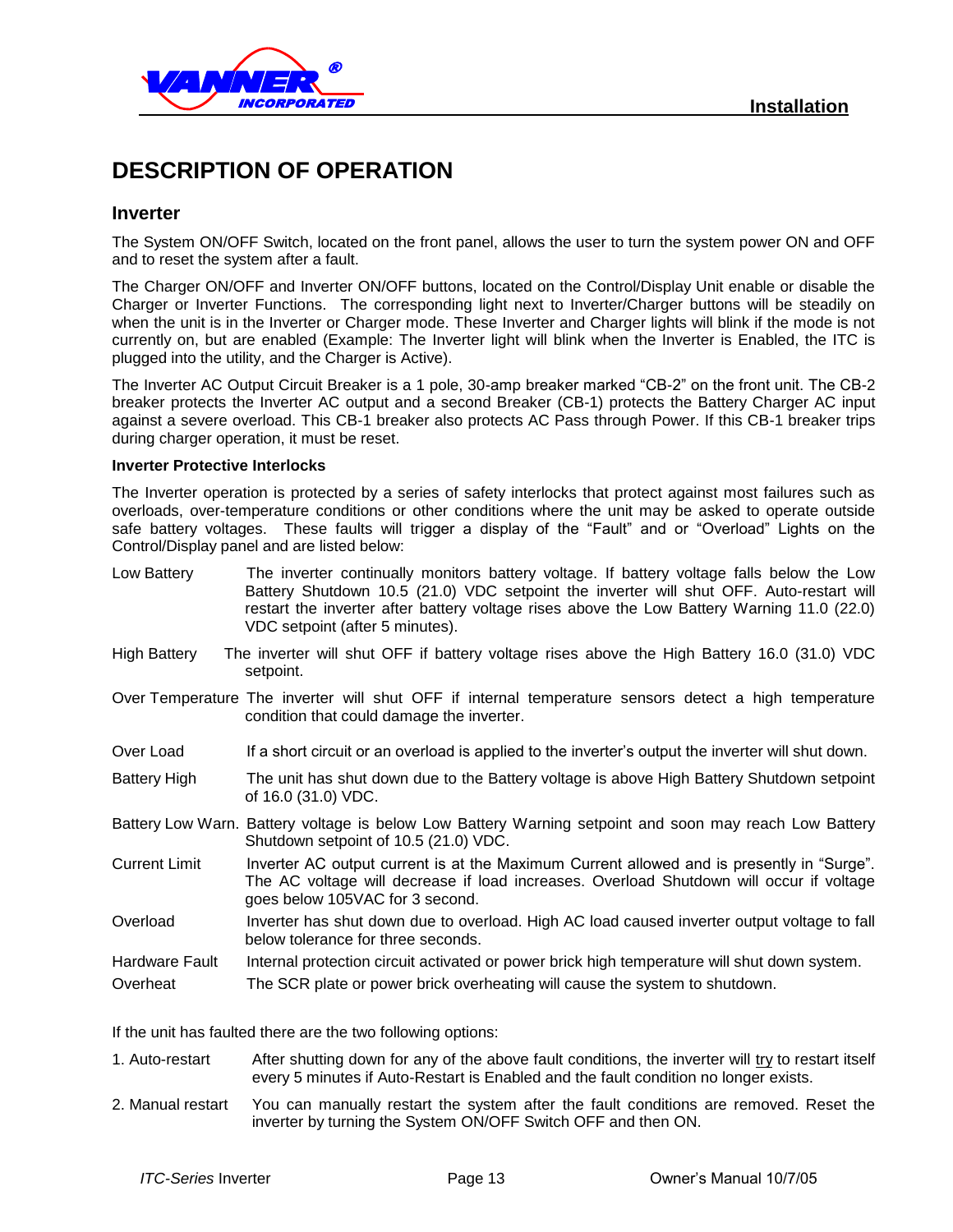

## **Battery Charger**

The battery charger's advanced design incorporates an automatic, multi-stage charger. This design enables the unit to automatically charge batteries, which maintains the battery's integrity and reduces the likelihood of premature battery failure. In addition, the battery charger can utilize the remote battery temperature sensor to reduce the float voltage based on battery temperature. The battery charger is designed to be used with leadacid type batteries including sealed and gel types, but not for nickel-cadmium (Ni-Cad) or nickel-iron types.

## **Battery Charging Sequence**

### Stage 1: Bulk Charge Stage

The charger always starts in the Bulk charge stage each time shore power becomes present and/or each time the charger is turned ON. In the Bulk charge stage, the system charges at the 'Bulk Charge Amps' setpoint until the battery voltage rises to the 'Bulk Charge Voltage' setpoint. Then the voltage is held at that setpoint until charging current has fallen to 5 amps above the 'Battery Absorption Amps'. This ends the Bulk Charge Stage and begins the Absorption Charge Stage. The charger will not enter the Bulk Stage again until shore power is re-applied, or until the charger or the system is turned ON again.



## **F 11 Figure 2.2-1 Charging/Voltage Curves**

#### Stage 2: Absorption Charge Stage

The Absorption Charge Stage provides a controlled "overcharging" of the battery that is necessary to bring the battery up to full charge. The battery is charged at the 'Absorption Charge until one of following three conditions occur that signals the end of the Absorption Stage;

- Time: The Absorption Maximum Time setpoint is reached
- Time: The Absorption Charge Stage time has reached ½ of the duration of the Bulk Charge Stage.
- Voltage: Battery voltage reaches the 'Absorption Voltage' setpoint

### Stage 2A Equalize Charge Cycle

When Equalize Mode is ENABLED (by inserting a paperclip or similar device through the "master" Control/Display unit Equalize hole), one Equalize Charge Cycle will follow the Absorption Charge Stage. The Equalize Cycle will last for the 'Equalize Time' setpoint of 15 minutes. Equalize Mode will automatically switch to DISABLED at the end of the Equalize Charge Cycle. During the Equalize Cycle the battery is charged at the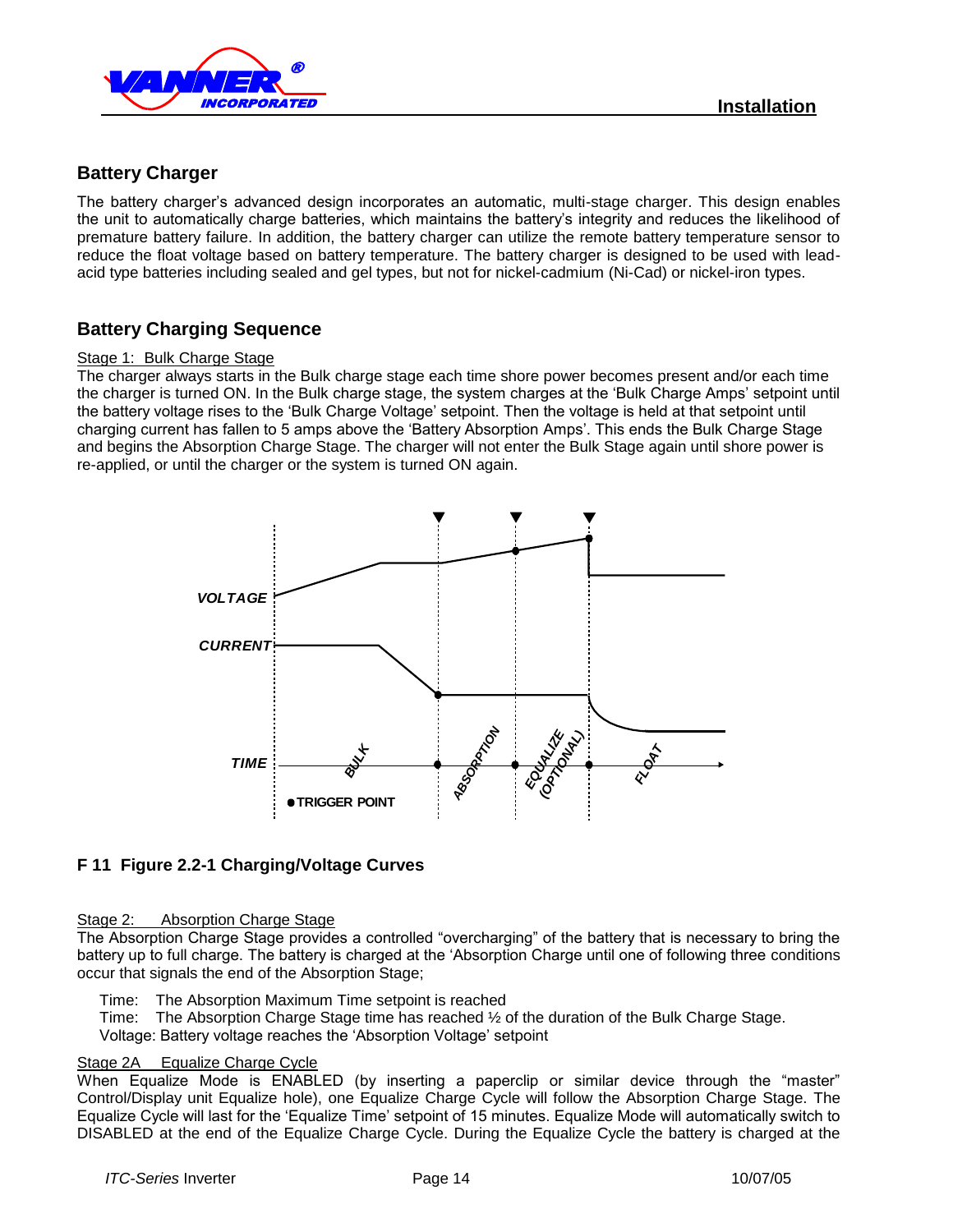

'Absorption Charge Amps' setpoint and the Equalize Voltage 15.5 (30.0) VDC setpoint.

The Equalize Charge Cycle provides a deliberate overcharging of the battery to remove sulfate, which accumulates on the battery plates through normal use. Equalizing returns battery cells to equal performance levels, which improves battery performance and extends battery life. Consult the battery manufacturer for their recommendation regarding how often the Equalize Cycle should be performed.

### **CAUTION**

**Do not equalize sealed (valve regulated lead acid, AGM or gel) batteries!** Consult battery manufacturer for equalizing guidelines. Do not equalize more often than approximately once a month. Check battery fluids after equalizing is complete, as gassing will occur. Use Equalize Mode only if batteries are in a well ventilated area!

Stage 3: Float Charge Stage - Maintenance Mode

In the Float Stage the charging voltage is reduced to the 'Float Charge Voltage' setpoint and charging current is limited to the 'Absorption Charge Amps' setpoint. The charger will remain in the Float Stage until shore power is reapplied, or until the charger or system is turned OFF and then ON again.

### **Charging Setpoints**

The ITC's battery charger factory setpoints are for wet batteries. Do not use GEL type batteries without changing the factory setpoints via the configuration switches.

### **CAUTION**

**Do not operate DC loads, such as DC lights, pumps, etc., during battery charging.** The loads may cause overcharging by preventing the charging stages from reaching their 'trigger points' or may cause the battery to run down even though the charger is ON.

### **T 1 Figure 2.2-2 Battery Charger Factory Setpoints**

|                                  | Guideline  | SP00172<br>24V | Factory<br>Setpoint<br>(for Wet<br>Battery) |      | Factory<br>setpoint for<br>Gel/AGM<br>Battery |      | Units          |
|----------------------------------|------------|----------------|---------------------------------------------|------|-----------------------------------------------|------|----------------|
|                                  |            |                | 12V                                         | 24V  | 12V                                           | 24V  |                |
| <b>Bulk Charge Volts</b>         |            | 28.6           | 14.2                                        | 28.4 | 14.1                                          | 28.2 | <b>VDC</b>     |
| <b>Bulk Charge Current</b>       | 20% C Rate | 60             | 80                                          | 60   | 80                                            | 80   | Amps           |
| <b>Absorption Charge Volts</b>   |            | 28.6           | 14.5                                        | 29.0 | 14.2                                          | 28.4 | <b>VDC</b>     |
| <b>Absorption Charge Current</b> |            | 55             | 40                                          | 55   | 40                                            | 40   | Amps           |
| <b>Absorption Maximum Time</b>   |            | 10             | 10                                          | 10   | 10                                            | 10   | <b>Minutes</b> |
| <b>Float Charge Volts</b>        |            | 26.6           | 13.2                                        | 26.4 | 13.7                                          | 27.4 | <b>VDC</b>     |
| Equalize Volts                   | Wet only   | N/A            | 15.5                                        | 31.0 | N/A                                           | N/A  | <b>VDC</b>     |
| Equalize Maximum Time            | Wet only   | N/A            | 15                                          | 15   | N/A                                           | N/A  | <b>Minutes</b> |

Battery 'C Rate' is equal to battery Amp Hour capacity.

## **Battery Temperature Sensor Option**

The battery temp sensor is designed to reduce the float voltage when the battery temperature exceeds 25° Celsius. No reduction in float voltage should occur below 25°C (77° F). The battery temp sensor plugs into P7, which is located on the left side of the control board. See F 13 Figure 3-1 Customer Terminations. The battery temperature sensor and 35' cable kit part number is ITC-BTS. Individually, the temperature sensor part number is D012684 and the cable part number is D012638.

### **Automatic Power Management (APM)**

A key feature of the battery charger operation is Automatic Power Management (APM). This feature monitors the AC input current and will reduce the battery charger output as necessary to keep the AC input current under the APM setpoint. The APM circuit will not limit power to the passthrough AC loads. If the passthrough AC loads exceed 30 Amp, the battery charger output will be reduced to zero and the breaker may trip.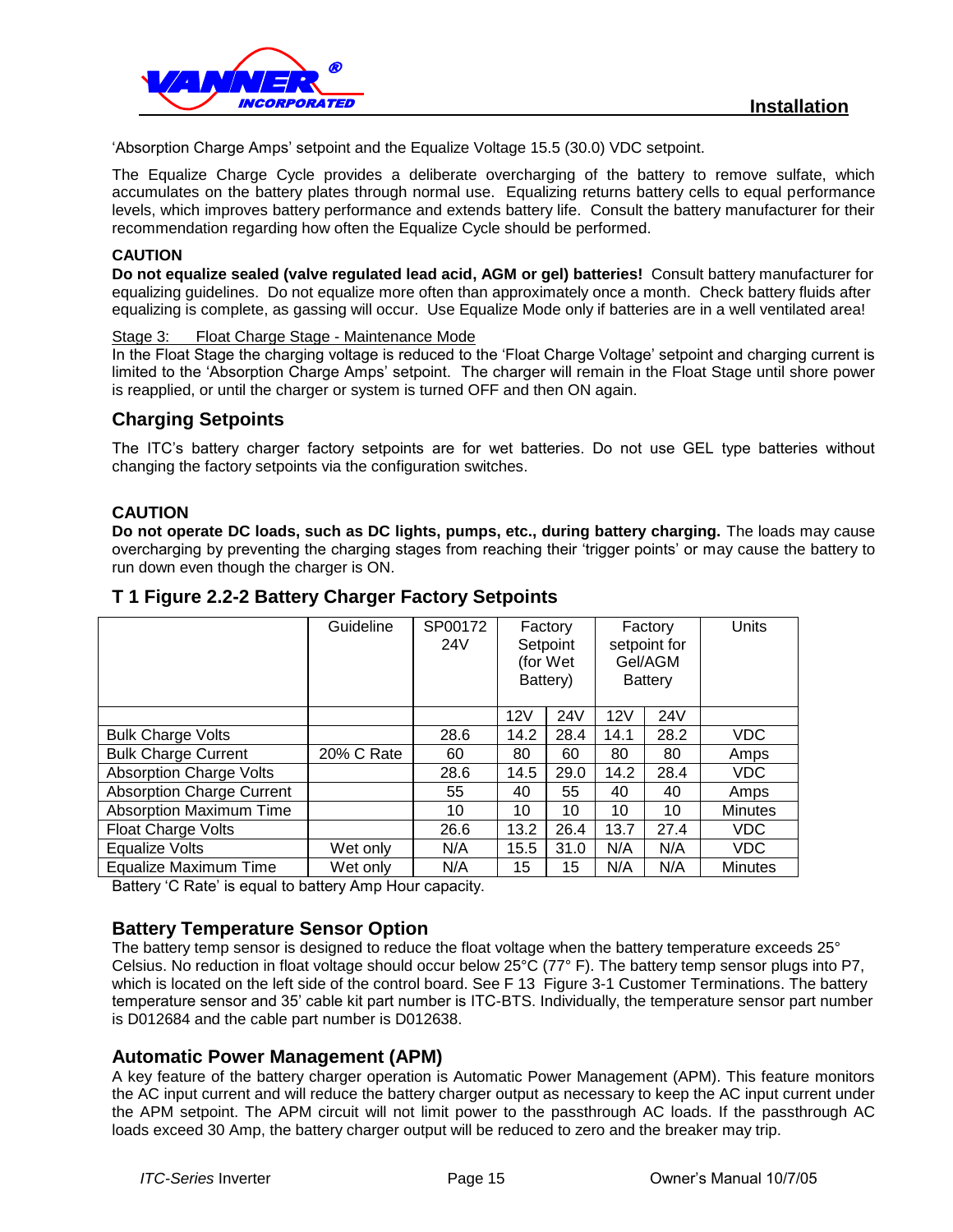

### **GenStart**

It should be noted that the Generator Start Operation is designed to minimize the generator run time, so at the present set points there is no Absorption stage per se. Therefore, the batteries must be periodically conditioned by leaving the generator on, or charging them with another system.

The GenStart feature is designed for use in installations where a generator is used to provide AC input power for battery charging. The GenStart feature provides a contact closure to signal the generator to start when battery voltage falls below the 'Generator Start Volts' 11.0 (22) VDC setpoint. The GenStart contacts open when bulk charging current fall below the 'Generator End Amps' 20 Amp DC setpoint. The Bulk charging current is checked every 4 minutes, therefore the minimum generator ON time is 4 minutes. The contacts are NEC Class 2, rated 2 amps at 24 VDC.

It should be noted that the GenStart contacts are shown in Figure 1.4-9 Customer Terminations, and likewise a similar set of Normally Open Contacts are available to indicate a "Low Battery" or "Fan On" condition.

## **Caution**

**The battery charging process will be affected if 12 (24) VDC loads are being powered during battery charging.** The increased charger output, required to power those loads, may keep the charger from reaching the 'Generator End Amps' setpoint.

### **Charger and APM Programming**

The chart below shows the control switch settings for programming the ITC Charger and APM settings.

*NOTE: It should be noted that the power switch on the front of the unit must be cycled to read in the new Control Switch settings into memory. The new values will not be recognized until this takes place.*

The first 4 (1-4) switches program in the Maximum Charger Current and the next 4 (5-8) program in the APM Current Limit.

The next switch (switch 9) is for selecting either Wet or Gel type batteries.

The next switch (switch 10) is reserved for future expansion.

The next switch (switch 11) is reserved for future expansion.

The next switch (switch 12) is reserved for selecting a Master/Slave remote with multiple Control/Display Units.

**Note:** The figure below is also available on the Rear of the Control/Display Unit.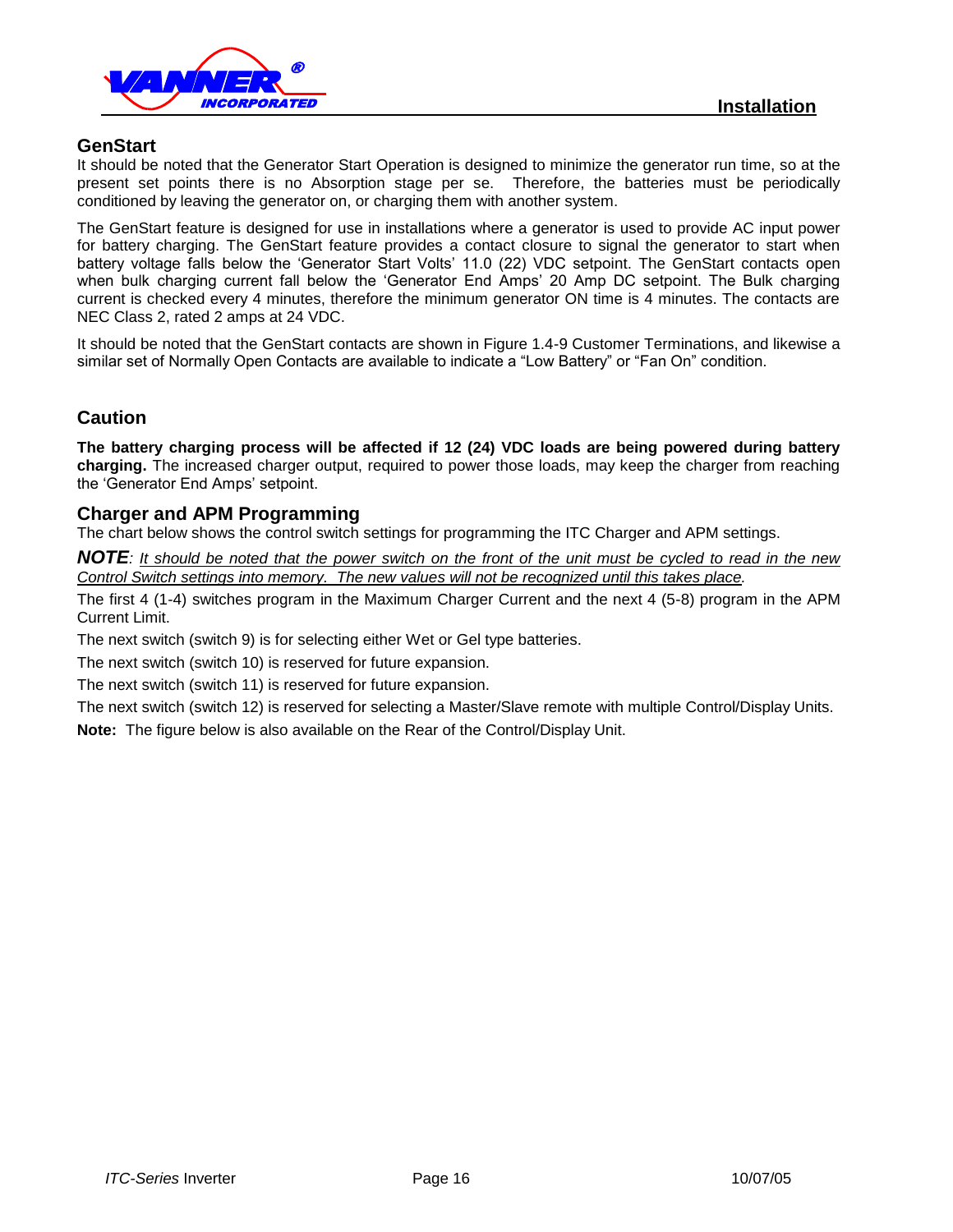



## **F 12 Figure 2.4-1 APM/Charger/Config DIP Switch Settings**

| 0 |  |  |  |                            |  |    |  |
|---|--|--|--|----------------------------|--|----|--|
|   |  |  |  |                            |  | 目目 |  |
|   |  |  |  | 1 2 3 4 5 6 7 8 9 10 11 12 |  |    |  |

The graphic to the left indicates the factory defaults. Switches 1 through 4 show a maximum charger current setting. Switches 5 through 8 indicate 30-amp automatic power management. Switch 9 has selected Wet Cell battery configuration. Switch number 12 indicates "Master" display/control unit.

## **F 13 Figure 3-1 Customer Terminations**

All field wiring enters the ITC housing through the side panels.

# **Customer Wiring Identification**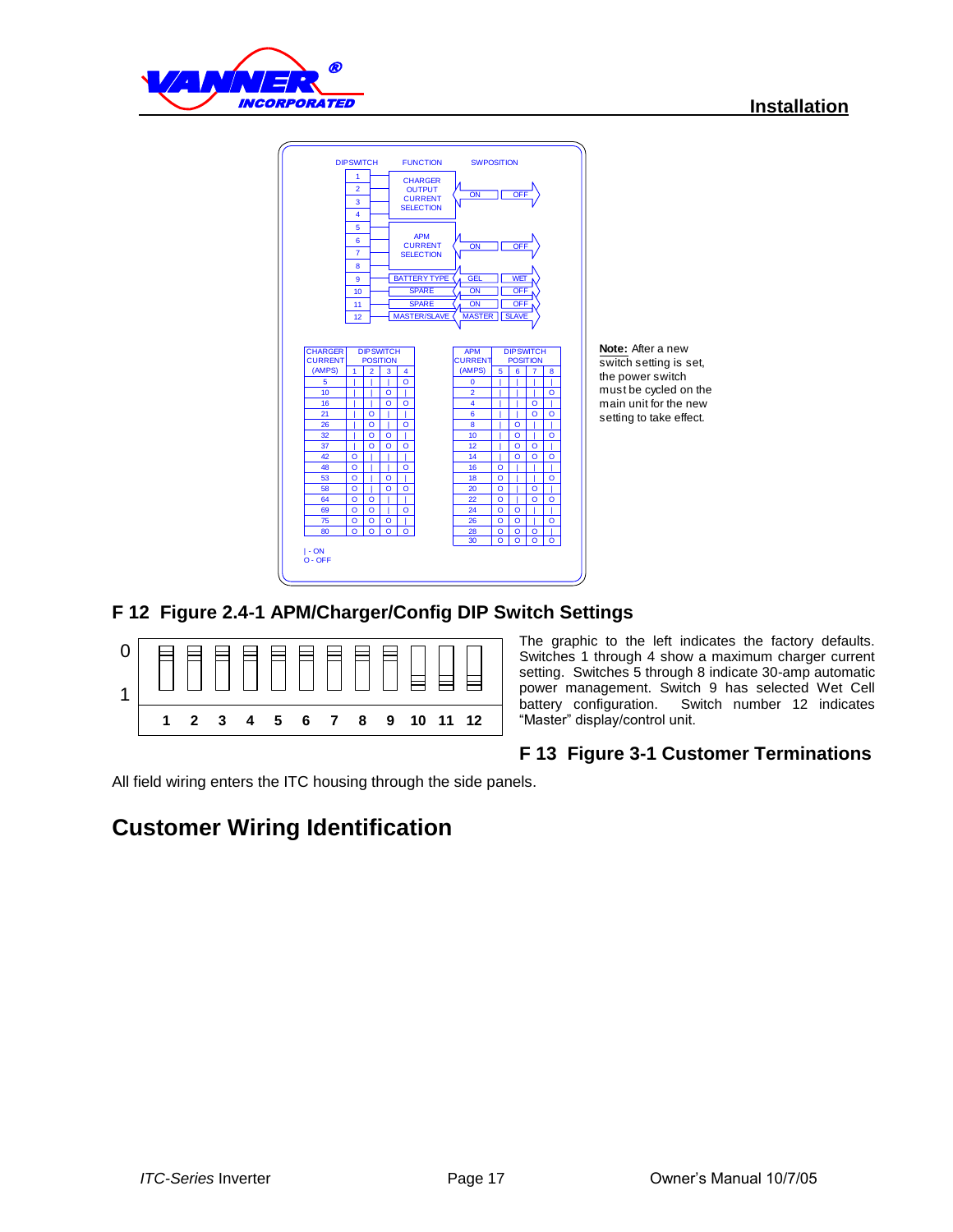



## **AC Input & Output Wiring**

The AC wiring compartment is located on the front right side of the unit. A removable access cover covers this compartment. Two cable clamps are installed for the AC input and AC output wiring. The removable access cover can be removed by simply removing the screws on the front panel of the unit (ONLY!). There is no need to remove screws from the top or sides of the unit to gain access to the AC wiring compartment. Inside the compartment is a terminal strip for making AC input and AC output connections (**P14** and **P15**).

### **NOTE**

The AC output voltage and the *required* AC input voltage of the ITC is 120 VAC, 60Hz.

## **DC (Battery) Wiring**

A DC wiring compartment is located behind the wiring panel on the right side of the unit. The compartment contains a removable access cover on the top of the inverter and two cable clamps for the battery positive and battery negative cables. The inverter's battery cable terminal studs are 5/16-18 and can accommodate Cable sizes up to 250 MCM.

## **Front Panel Control/Display Outlet**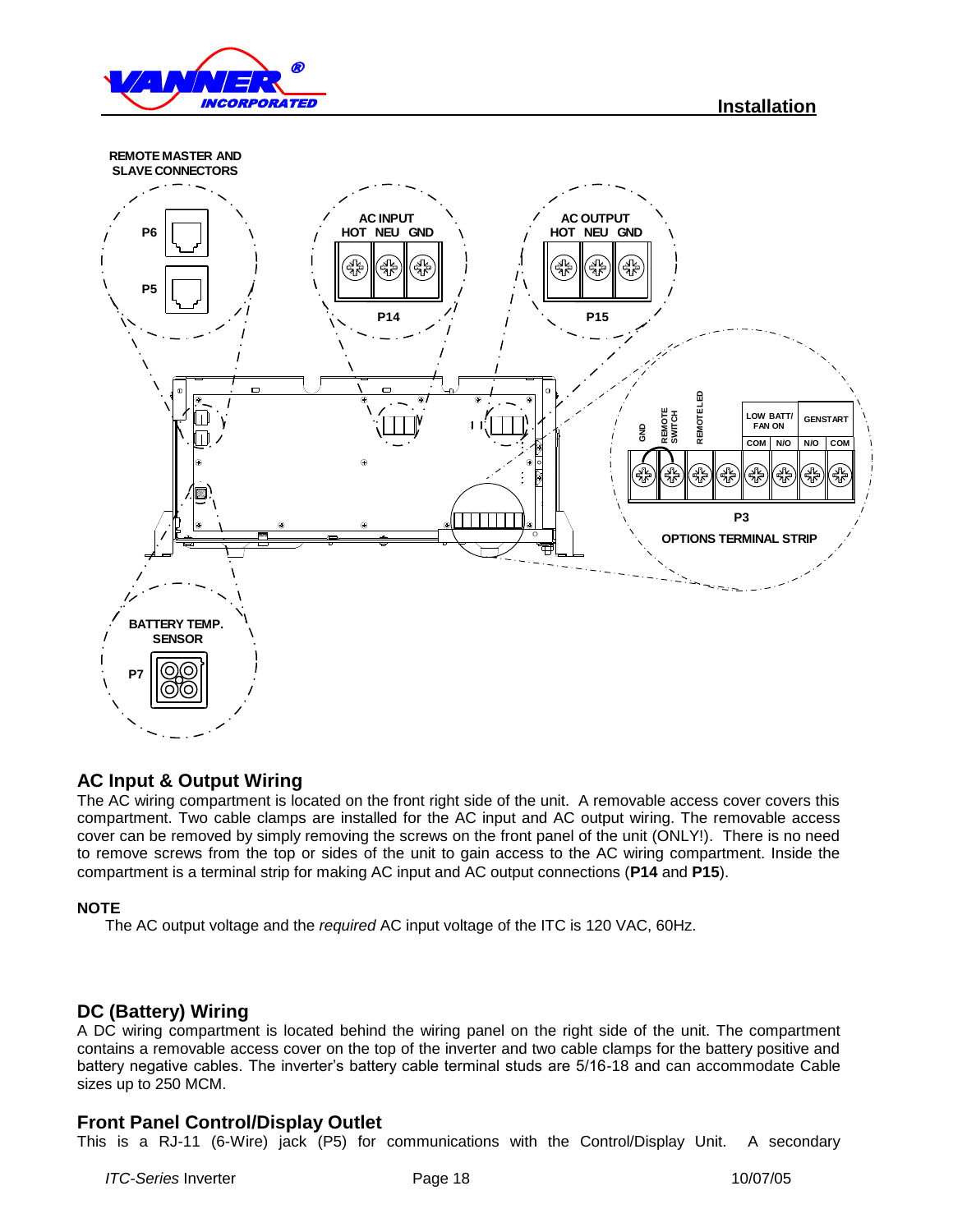

Control/Display unit can be plugged into the P6 jack who would be configured as a *slave*.

### **System ON/OFF Switch**

Use this rocker switch to turn the system ON and OFF and to reset the system. This switch is located on the front panel of the system. If placed in the "OFF" position, this switch will override the operation of a remote ON/OFF switch connected to terminals 7 and 8 of the Options connector shown in Figure 3-1 – Customer Terminations.

WARNING: The System ON/OFF Switch does not interrupt the DC input power to the system, so it must be noted that dangerous DC voltages still exist inside the unit, even if the power switch is turned off.

### **Remote Signal Contacts**

Terminal Contacts provide capabilities for Remote Inverter Power ON/OFF and Power indication, Remote Low Battery Warning or Fan On indication, and GenStart control. Contacts are rated 2 amps at 24 volts, Class 2 circuits. Wiring connections are made through an 8 position Options terminal block. Screw pressure-clamp terminals accept up to 14-gauge wire.

A remote power switch will control the system by tying terminals 7 and 8 of the options connector (shown in Figure 3-1) together. This will actuate an internal relay that turns the control power on. The Power On/Off switch on the front panel defeats this remote switch.

In addition, a terminal for a remote LED indicator is provided (terminal 6) with a current limiting resistor integral to the circuit.

# **INSTALLATION**

### **Unpacking the Inverter**

Inspect the shipping container and equipment for loose or damaged parts. If any damage is found, immediately notify the freight carrier.

### **Basic Guidelines**

The wiring of your inverter installation should conform to the National Electric Code (NEC) and any other state or local codes in effect at the time of installation. These codes have been written for your protection and their requirements should be followed.

### **Mounting**

Locate a secure, dry, flat horizontal surface large enough to mount the inverter. The location should be as close to the battery as possible without being in the same compartment and should provide adequate ventilation to maintain room temperature while the inverter is operating. The location must allow unobstructed cooling airflow at sides, rear, and bottom of the unit, and the location must be free from road spray, dripping water or other moisture contamination. A recommended minimum clearance of 4 inches (102 mm) should be maintained on all sides of the unit.

**WARNING: Risk of fire or explosion**. The inverter must not be mounted in fuel storage areas, battery compartments, or other hazardous areas where potentially explosive gases may be present.

**WARNING:** It is important to utilize the included mounting brackets mounting. Mount the inverter in the under cabinet method or bolted to a shelf**.** There **must be a minimum of 5/8 inches below the unit**, which provides adequate airflow to cool the Inverter/Charger. If the unit is to be set on its base (in a shelf mount configuration) and not bolted down, make certain that the mounting feet are bolted to the unit to provide the adequate clearance as shown below.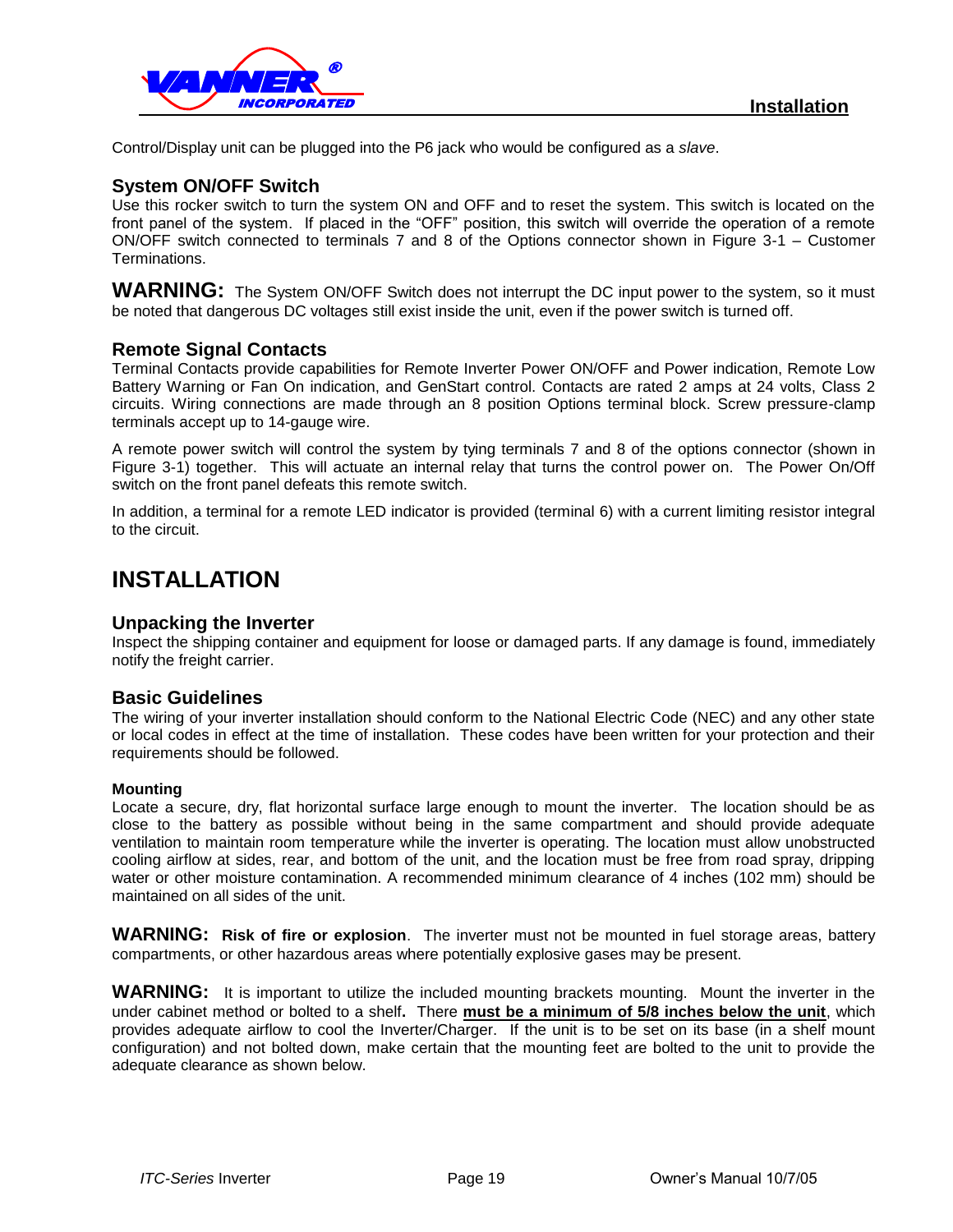



**F 14 Figure 4.1-1 Shelf Mount Configuration**

### **NOTE**

The wiring of your inverter installation should conform to the National Electric Code (NEC) and any other state or local codes in effect at the time of installation. Article 551 of the NEC requires any DC cable from a battery, which measures longer than 18 inches along its length, be protected by a fuse. Other codes may require each ungrounded output conductor from a storage battery, other than to the engine cranking motor, to have a manually reset trip-free circuit breaker or fuse within 18 inches of the battery as measured along the conductor.

## **DC Wiring**

## **Preliminary Considerations**

- 1. **BE AWARE** that, as a large number of capacitors become charged upon completion of the DC circuit, **THERE WILL BE A LARGE SPARK** when the last battery connection is made. The spark is normal and will occur every time the batteries are connected.
- 2. The DC cables should be as short as possible. It is electrically more efficient to run the lower current AC wiring longer distances than the DC cables. (See DC Cable Sizing Chart for proper size.)
- 3. Route the DC positive and negative cables as close together as possible, and use cable ties to keep them together. This reduces some electromagnetic radiation that could interfere with some sensitive electronics.
- 3. On vehicle installations do not use the vehicle chassis as the DC negative conductor. Use a cable the same size as the DC positive to go directly from the inverter to the battery negative.
- 4. Route the AC and DC power wiring separately, and with as much physical separation as possible, from low voltage wiring such as audio and video signal wires.
- 5. DC power input cables that pass through steel or other ferrous metal walls need to pass through the same hole. If two holes are required, cut a slot connecting the two holes to prevent a transformer effect.
- 6. Do not allow wire fragments or metal shavings to fall into the DC wiring compartment or to enter the inverter in any way. Severe inverter damage will result which is not covered by the warranty.
- 7. Do not connect the inverter to the battery at this time. Final battery connections will be made after all installation issues have been inspected.
- **8. WARNING:** A poorly made high current connection may result in the risk of fire and personal injury.
- **9. WARNING:** Be sure of the polarity of the DC input wiring. Reverse polarity may severely damage your inverter and is not covered under warranty. Risk of fire or explosion of batteries may occur due to very high currents.
- 10.A DC fuse is required to properly protect the inverter.
- 11.The table below shows the recommended minimum cable size which should be used. Wire sizing charts published in the NEC may allow a greater amp capacity than we recommend. We have sized the cable for a minimum voltage drop on the cable to maintain better performance of your inverter installation. The inverter's DC cable terminal lugs can accommodate cable sizes up to 250 MCM.

## **T 2 Table 4-1 DC Cable and Fuse Sizing Chart**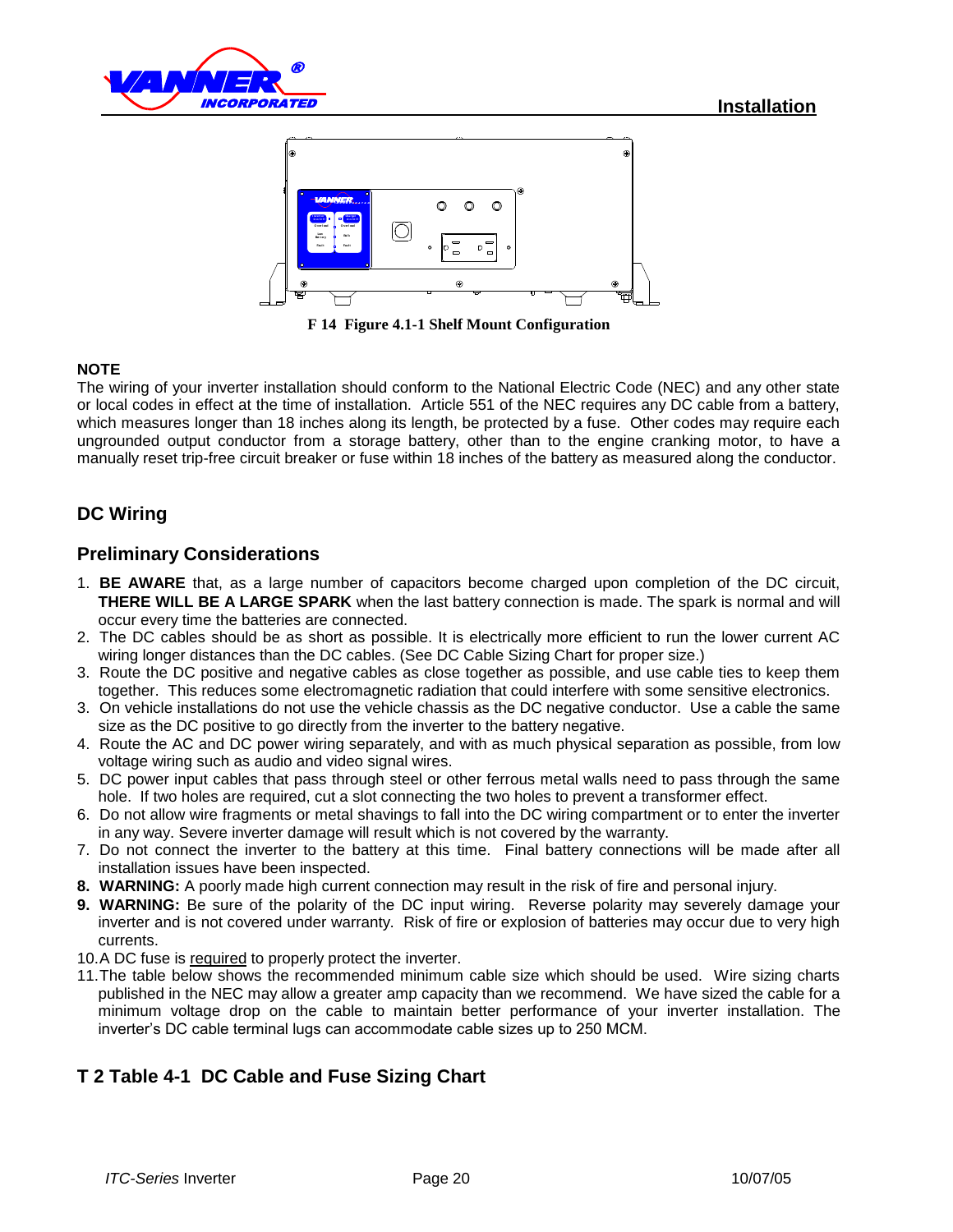

| <b>DC Cable Size</b>              | <b>Max. Distance</b><br>from Inverter to<br><b>Battery in Feet</b> | <b>Terminal Lug</b><br>- Amp Part<br><b>Number</b> | <b>Terminal Crimping Tool - Amp Part</b><br><b>Number</b>                                                                                      |
|-----------------------------------|--------------------------------------------------------------------|----------------------------------------------------|------------------------------------------------------------------------------------------------------------------------------------------------|
|                                   | <b>ITC12-2100W/</b><br><b>ITC24-3600W</b><br>(ITC12-3200W)         |                                                    |                                                                                                                                                |
| 250MCM Copper<br>Conductor        | 24 (16)                                                            | 325703                                             | AMP DYNA-CRIMP Head - Part #69099<br>AMP DYNA-CRIMP Die - Part #46751-2<br>AMP DYNA-CRIMP Hydraulic Power Units -<br>Part #69120-1 or 314979-1 |
| 4/0 Copper<br>Conductor           | 20 (13)                                                            | 321271                                             | AMP Rota-Crimp Part# 600850 (2/0-4/0)                                                                                                          |
|                                   |                                                                    |                                                    |                                                                                                                                                |
| <b>Fuse</b><br><b>Information</b> | <b>Bussman Part</b><br><b>Number</b>                               | <b>Vanner Part</b><br><b>Number</b>                |                                                                                                                                                |
| ITC12-2100                        | Bussman ANL300                                                     | 03645                                              |                                                                                                                                                |
| ITC12-3200                        | Bussman ANL500                                                     | 03646                                              |                                                                                                                                                |
| ITC24-3600                        | Bussman ANL300                                                     | 03645                                              |                                                                                                                                                |
| SP00172                           | Bussman ANL300                                                     | 03645                                              |                                                                                                                                                |
| Fuse Holder                       | Bussman 4164                                                       | 03637                                              |                                                                                                                                                |

## **DC Wiring Installation**

The DC input terminals are located in the rear right side of the unit and accessed from the top. The connections are 5/16-18 brass studs that require a lugged connection and are to be tightened by a torque wrench. The positive and negative cables enter the compartment through separate strain reliefs located at the right front of the unit.

### **WARNING**

Never make electrical connections "live". Make the connections to the inverter first, and the battery, last. Make certain the ON/OFF control switch on front of inverter is in the OFF position before connecting to the battery.

### **NOTE**

Severe damage to the inverter will result, which is not covered under warranty, if wire fragments or other metal particles enter the inverter through the DC wiring compartment.

### **Procedure**

- Step 1: Turn the inverter OFF and disconnect all AC and DC power to the wiring harness. Make sure power to the inverter wiring is disconnected. Verify that the inverter is turned OFF (the Inverter ON-OFF switch is in the OFF position).
- Step 2: Select a location for the unit. An ideal installation location has the following characteristics:
	- Close to the battery without being in the battery compartment (usually within six feet).
	- Protected from the weather.
	- Well ventilated.
- Step 3: Connect the DC cables to the inverter:
	- A) Remove the cover plate on the DC cable compartment exposing the positive and negative threaded studs.
	- B) Remove the two flat washers, split ring washers, and nuts from the threaded studs.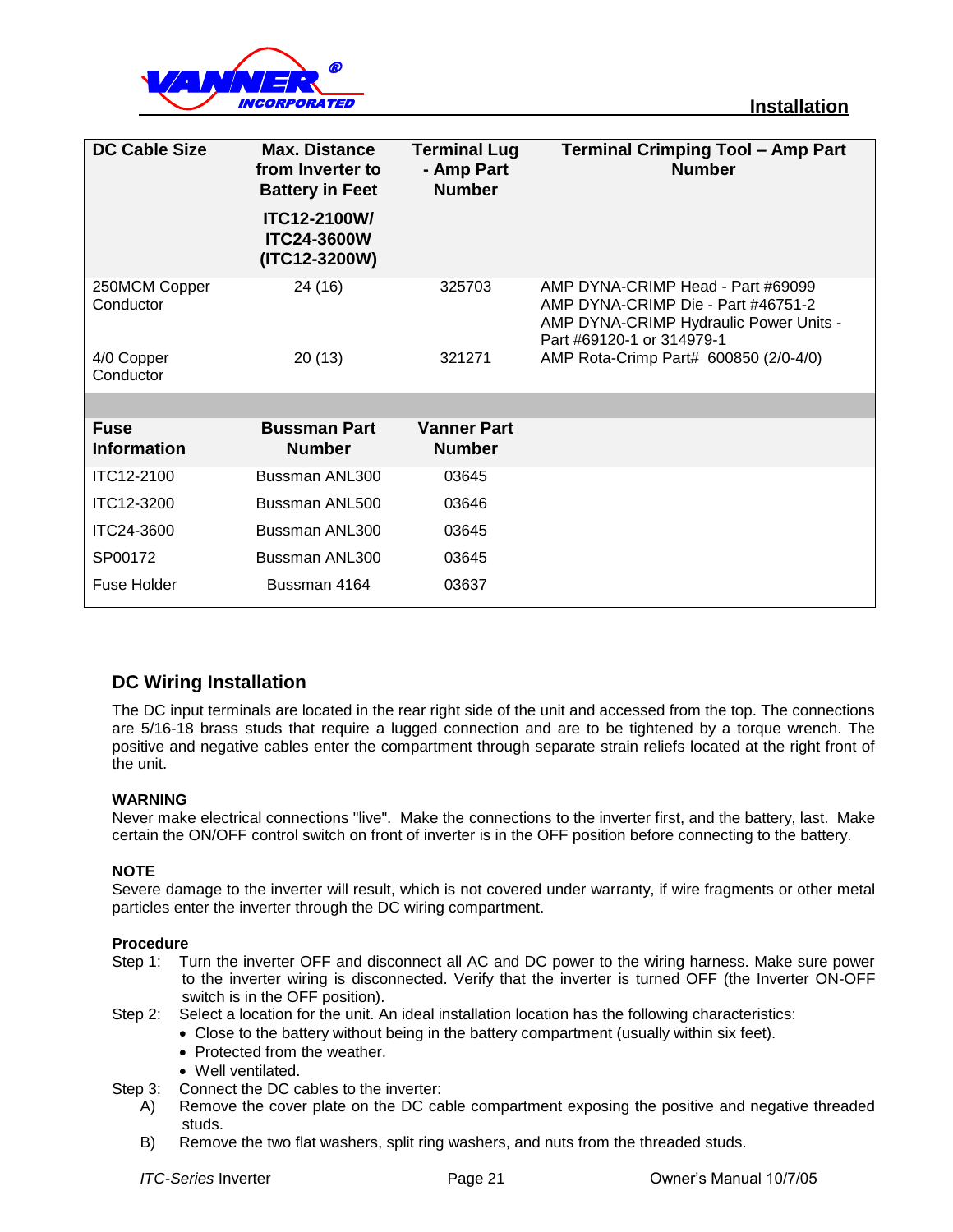

- C)Put lugs (For the appropriate wire size called out in Table 4-1) on the ends of the Positive and Negative DC Cable ends with the appropriate terminals. Be sure that all cable strands are completely in the lug to avoid shorting to another conductor.
- D)Insert the black, negative (-) cable end through the strain relief and onto the negative terminal threaded stud, and tighten to 275 inch-pounds. .
- E) Insert the red, positive (+) cable end through the strain relief and onto the positive threaded stud, and tighten to 275 inch-pounds.
- F) Tighten the two cable clamps.
- G) Inspect the DC cable compartment to ensure that no foreign particles are present.
- H)Replace the cover plate over the DC cable compartment.
- I) Repeat steps A, D, E, and H every 30 days.
- Step 4: Route DC input cables. Route the negative and positive DC input cables from the inverter to the battery. If required, protect cables where they contact hard, sharp edges.
- Step 5: Install the in-line fuse. Install the in-line fuse in the red, positive DC input cable between the battery and inverter, within 18 in. of the battery or DC wiring bus system.
- Step 6: Once all cables are double checked for proper connection and polarity, connect the battery to the appropriate cable.
- Step 6: Verify Installation. Verify all connections are tight and the cables are secure.

## **AC Wiring**

## **Preliminary Considerations**

1. Output and Input Voltages The ITC is designed to operate with an AC Output Voltage and AC Input Voltage of 120 VAC, 60Hz.

2. AC Wire Size

To properly size the AC input and output wiring the installer must consider the inverter output capability, the inverter passthrough capability, and the battery charger input requirement. The AC input/output terminal strip is a compression lug style that will accept up to 10 AWG copper wire.

Model ITC12-3200 – The 26.7 amp at 120-volt (3200-watt) inverter output capability requires #10 AWG wire minimum is used for the AC output. The AC transfer switch is rated 30 amps at 120 volts.

Use input copper wire up to 10 AWG to suit the AC input source. The AC output wire should be the same size as the AC input wire but not less than #10 AWG.

- 3. The AC Input and output wiring compartment is accessed by removing the front panel and is on the right side of the unit. Field wires are brought in through two cable clamps to the terminal strips identifying the "AC Input" and "AC Output" terminals.
- 4. **If AC Input is wired into the AC Output, damage will occur to the inverter!** The power distribution circuits must be designed to prevent AC power from an external source (shore power or a generator) from feeding back into the inverter's AC output.
- 5. The inverter AC output must be wired to a Ground Fault Circuit Interrupter (GFCI) to ensure a safe installation. Always maintain an isolated neutral downstream from the GFCI to prevent nuisance tripping.
- 6. The Circuit Breakers on the front panel are NOT BRANCH RATED! In all installations please follow all national and regional electric codes and use the mandated branch rated breakers for power distribution.
- 7. The CHASSIS BONDING LUG located on the right of the unit has been provided for safety to prevent possible shock hazards. Connect a #8 AWG minimum wire to this terminal and then to chassis of the vehicle, the installation's grounding system, or to earth ground. Failure to connect the chassis bonding lug to the chassis of the vehicle, the installation's grounding system,

or to earth ground may result in a lethal shock hazard.

## **AC Wiring Procedure (refer to Figure 3-1)**

*Warning:* Make certain that the AC field wiring (upper right of the wiring compartment) and the Signal wiring (at the lower right of the wiring compartment) are kept separate to avoid any problems or conflicts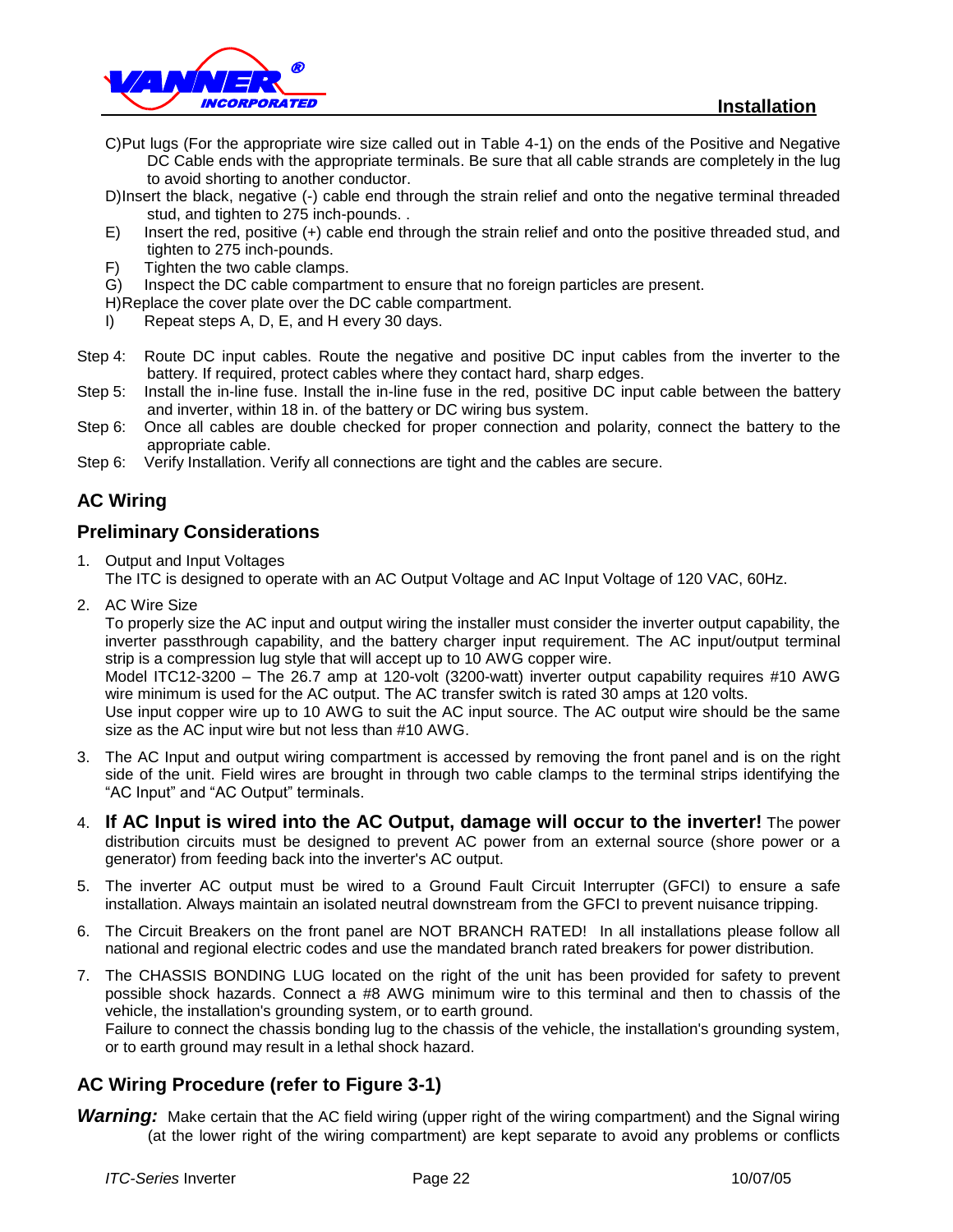

with code. Make certain to route the Signal wires out of the provided port (lower most on the right side of the unit). This is to insure that there are no problems that may arise from the poor insulation properties of most signal level wire. Make certain that the auxiliary contact and option wiring are routed below the barrier, and the AC Power Wires above the barrier.

- Step 1: Connect the AC output. Remove the front cover to expose the AC input and output terminal strips. Identify the right terminals labeled "AC Output". Insert the output field wires through the nearest (to the board) strain relief into the AC wiring compartment. Tighten the strain relief. Connect the copper field wires to the proper AC output terminals and tighten to 9 lb-in max.
- *Warning:* Do not attempt to use a stranded wire. Stranded wire has a tendency to break off some of the strands and will drop into the unit causing possible failures. If a stranded wire is used, the appropriate "ring terminal" must be used.
- Step 2: Connect AC Input. Identify the terminal strip's terminals labeled "AC Input". Insert the field wires through the (closest to the front panel) strain relief into the AC wiring compartment. Tighten the strain relief. Connect the copper field wires to the proper AC input terminals and tighten to 9 lb-in max. Replace the front cover.
- *Warning:* Do not attempt to use a stranded wire. Stranded wire has a tendency to break off some of the strands and will drop into the inverter causing possible failures. If a stranded wire is used, the appropriate "ring terminal" must be used.
- Step 3: Connect Bonding Lug. Use a 8 AWG or larger copper conductor to connect the chassis bonding lug to the chassis of the vehicle, the installation's grounding system, or to earth ground.
- Step 4: Verify Installation. Verify all connections are tight and secure for maximum performance.

### **System Start-up and Testing**

- Step 1: Completely install the ITC-Series Inverter/Charger following the system design considerations and instructions provided previously in this manual.
- Step 2: Place the System Power On/Off switch located on the front of the inverter in the OFF position.
- Step 3: Verify that the external GFCI breaker is reset and connect an AC load, such as a 100-Watt light. Note: some GFCI's require power to be applied before they will reset.
- Step 4: Turn ON the battery DC power to the inverter.
- Step 5: Turn ON the AC shore power (or generator) to supply the AC input power to the system
- Step 6: Place the System On/Off Power switch located on the front of the inverter to the ON position.
- Step 7: The Lights on the Control/Display Unit on the front of the inverter should come ON, by doing a lamp test.
- Step 8: Disable the Charger Operation of the unit by pressing the Charger ON/OFF button once if the Charger LIGHT is On or blinking. This turns the charger function OFF.
- Step 9 If the Inverter LIGHT is not On or blinking, enable the Inverter Operation of the unit by pressing the Inverter ON/OFF button once. This turns the Inverter function ON.
	- Step 10The AC output test light should come ON, indicating the presence of shore power and correct operation of the AC transfer switch.
	- Step 11: Turn off the AC shore power input. The AC output test light should immediately quickly blink once, indicating the transfer switch transferred the test light from shore power to inverter power.
	- Step 12: At this point, apply AC loads up to rated output watts to verify full-power operation.
	- Step 13: Apply shore power. After a delay the AC output test light should blink and the ITC Inverter LIGHT should blink indicating the transfer of the load from inverter power to shore power.
	- Step 14: Test the battery charger operation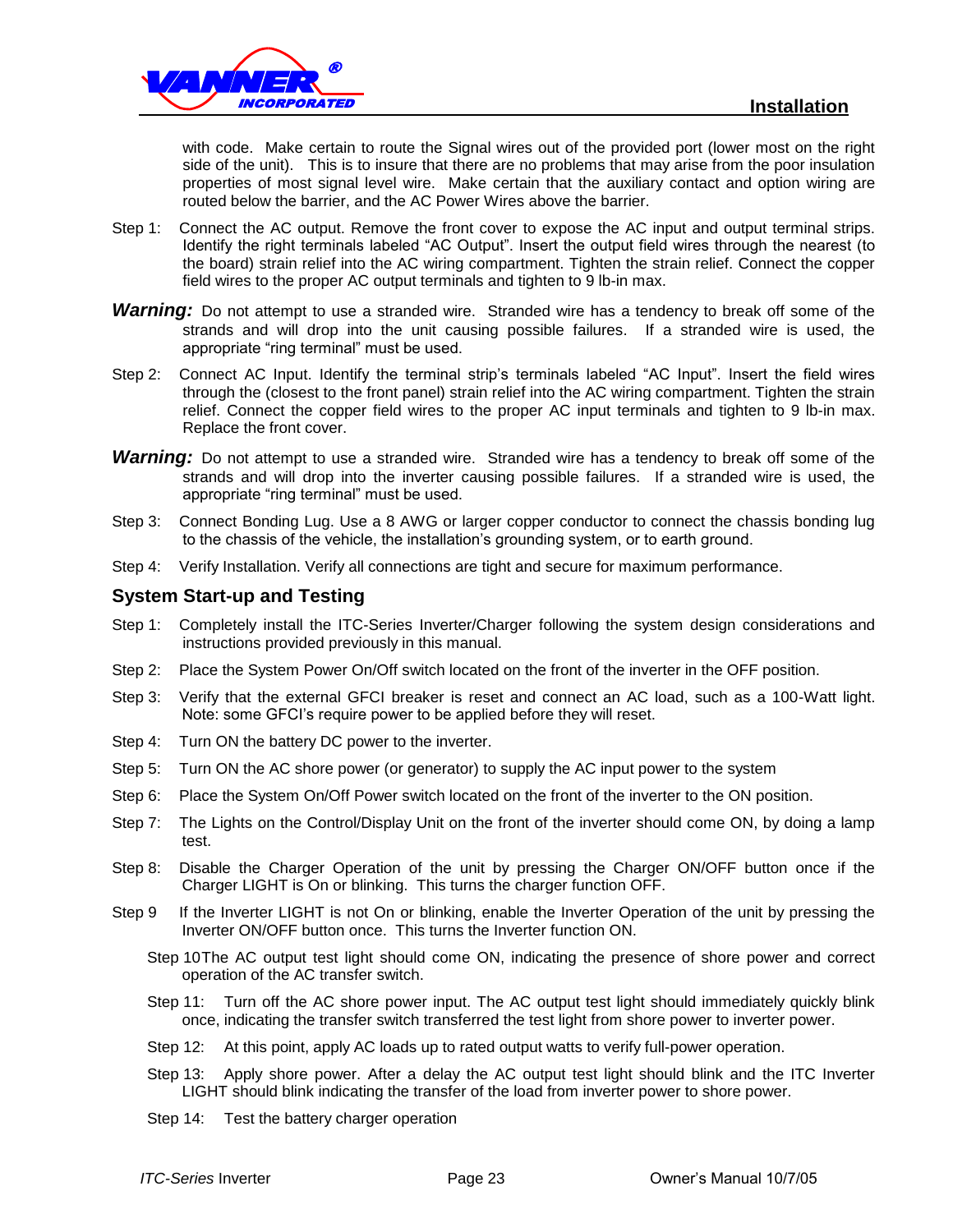

A) With shore power applied, press the Charger ON/OFF button to enable the Charger (if not enabled). The Charge LIGHT should come on and the batteries should begin charging. Remember to reduce the loads on the unit since the APM will limit the available power to the charger based on its settings.

- B) Disconnect the shore power the unit should transfer back to Inverter mode.
- C) Discharge the battery by placing the AC load on the system and operating the inverter.
- D) When the battery charge level is low, the inverter will turn off.
- E) Connect an ammeter to the DC cables between the inverter and the battery to monitor the current (DC amps), and a voltmeter to the battery to monitor the battery voltage. The battery charger will step through its sequence and stop in the float mode.
- Step 15: The system is now ready for operation.

### **Battery Temperature Sensor**

Route battery temperature sensor (BTS) cable from inverter to the battery. Note: the keyed BTS cable has same connector on both ends so cable connector orientation does not matter. Make sure cable does not come into contact with sharp edges and is secured with nylon ties or equivalent. Plug the BTS cable into P7 on inverter/charger control board. See F 13 Figure 3-1 Customer Terminations. Plug opposite end of BTS cable into the battery temperature sensor, which is attached to battery with double-sided tape.

## **GENERAL INFORMATION SECTION**

### **Generic Inverter Description**

In general, an inverter converts DC electrical power into AC power. This power can be used to operate various AC-driven appliances. Typical DC power sources include batteries that store electrical energy, power generated from a vehicle alternator or renewable energy sources such as photovoltaic (solar) panels both with the appropriate regulator or charge controller to bring the DC source within the operating range of the inverter.

The most common battery systems are 12 or 24 volt. Some systems, however, operate on higher voltages such as 32, 36, 48, or 120 volts. The most common inverter AC output power is 120 volts at a frequency of 60 Hz. Some inverters, however, are designed to produce 240 volts, or both 120 and 240 volts at 60 Hz. Because some countries use power of different voltage and frequency (e.g., 230 volts at 50 Hz), inverters are available to conform to these requirements.

The three available inverter types are distinguished by the type of AC output waveform they produce. This waveform affects the AC loads they operate. This section provides an overview of these inverter types, including the advantages and disadvantages associated with using each type.



### *Sine Wave Inverter*

Sine wave inverters produce an AC output waveform like power produced by the electric utility companies and rotating generators. The sine wave inverter's waveform is characterized by the highest peak voltage and smooth voltage transitions (no square wave components). Such inverters are the most costly of the three inverter types because they contain additional electronics to produce the required waveform. A measure of the sine wave quality is *Total Harmonic Distortion* (THD), and is expressed in a percentage. The lower the THD the higher the quality of the sine wave power.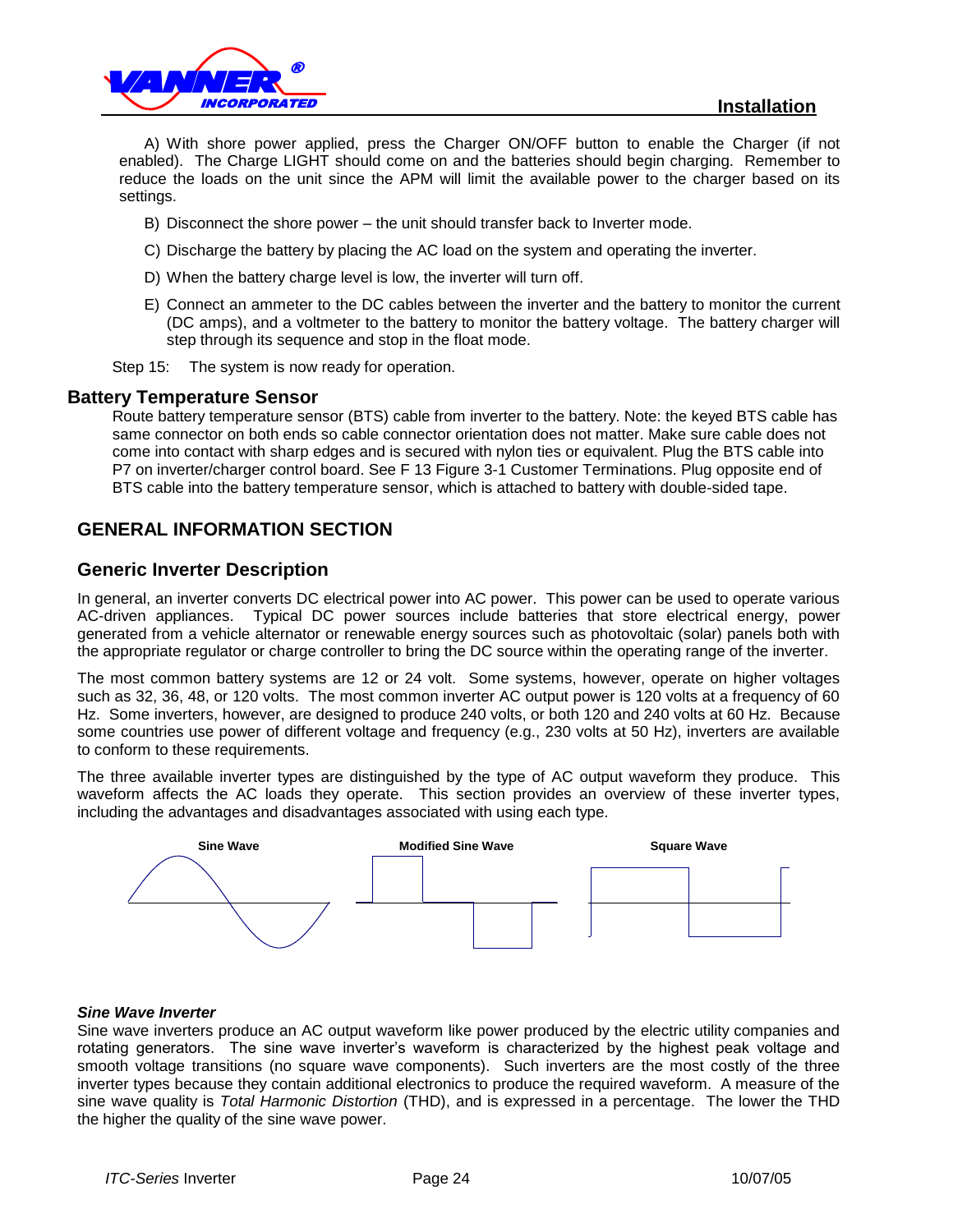

#### *Modified Sine Wave Inverter*

Modified sine wave inverters are sometimes called "quasi sine wave inverters" or "modified square wave inverters." Modified sine wave inverters generally cost more than square wave inverters because they contain additional electronic circuitry to produce true RMS regulated AC output. Modified sine wave inverters have higher AC peak voltages than square wave inverters, and automatically control the width of the AC output waveform to regulate the output voltage (pulse-width modulation). The shape of the modified sine wave inverter's waveform includes a square wave component. It is stepped in such a way, however, to closely approximate the true sine wave produced by the electric utility companies. Although this waveform has a higher peak voltage than do square wave inverters, its peak voltage is not as high as a pure sine wave. Therefore, AC loads containing power supplies might not always operate properly on the modified sine wave inverter.

#### *Square Wave Inverter*

The square wave inverter is a low cost device that produces a pure square wave AC power output. This AC power can be an accurate 60 Hz frequency if it is crystal controlled. It does not have the necessary peak voltage to properly operate many AC appliances that contain electronic power supplies (e.g., computers, TVs, and VCRs). The square wave is appropriate when operating AC loads such as resistive heating devices.

### **Inverter Sizing**

Output Power Rating - Power output is an important consideration when purchasing an inverter. Power is defined as the rate that a device produces (or uses) electrical energy. This rate is measured in watts or kilowatts (one kilowatt equals 1,000 watts), or sometimes in volt/amps. Volt/amps are roughly equal to watts and are obtained by multiplying volts times current produced or used by a device

To properly determine an inverter size (in watts) for your application decide which AC loads you plan to operate. Inverter size is the sum of the wattages of the AC loads that you wish to run at the same time, plus a safety factor of 10 to 20 percent.

Continuous Output Power - Continuous power is defined as the AC power in watts (or volt/amps) that an inverter can produce on a continuous basis at a given temperature.

Surge Output Power - Inverter power can also be rated in terms of surge power. Surge power is the short term duration of AC power that the inverter can produce. It is often specified as the watts (or volt/amps) that can operate a resistive load for two or three seconds. Sometimes this is specified in AC amps because the inverter may allow output voltage to drop (which would reduce wattage). Like continuous power, the surge rating is affected by ambient temperature.

Note - Regardless of an inverter's power ratings, an inverter's AC output capability is only as strong as the DC source. To achieve optimum performance, an inverter must be installed with properly sized cable and have an ample DC supply. Recommended cable sizes are listed in the DC Cable and Fuse Chart (Section 4.2). The following sections in this manual will cover the basic information required to properly size the inverter battery and the vehicle alternator. Keep in mind that if information in this manual directly conflicts with instructions from a specific battery or other equipment manufacturer, Vanner recommends that the other manufacturer's recommendations be followed.

## **DC Power Consumption**

An inverter takes in DC power, and produces AC power to operate AC loads. In general, we can see a direct relationship between DC input power and AC output power. This allows us to establish the following rule of thumb:

For 12 volt DC inverters: Output Watts  $\div$  10 = DC Input Amps. For 24 volt DC inverters: Output Watts  $\div$  5 = DC Input Amps.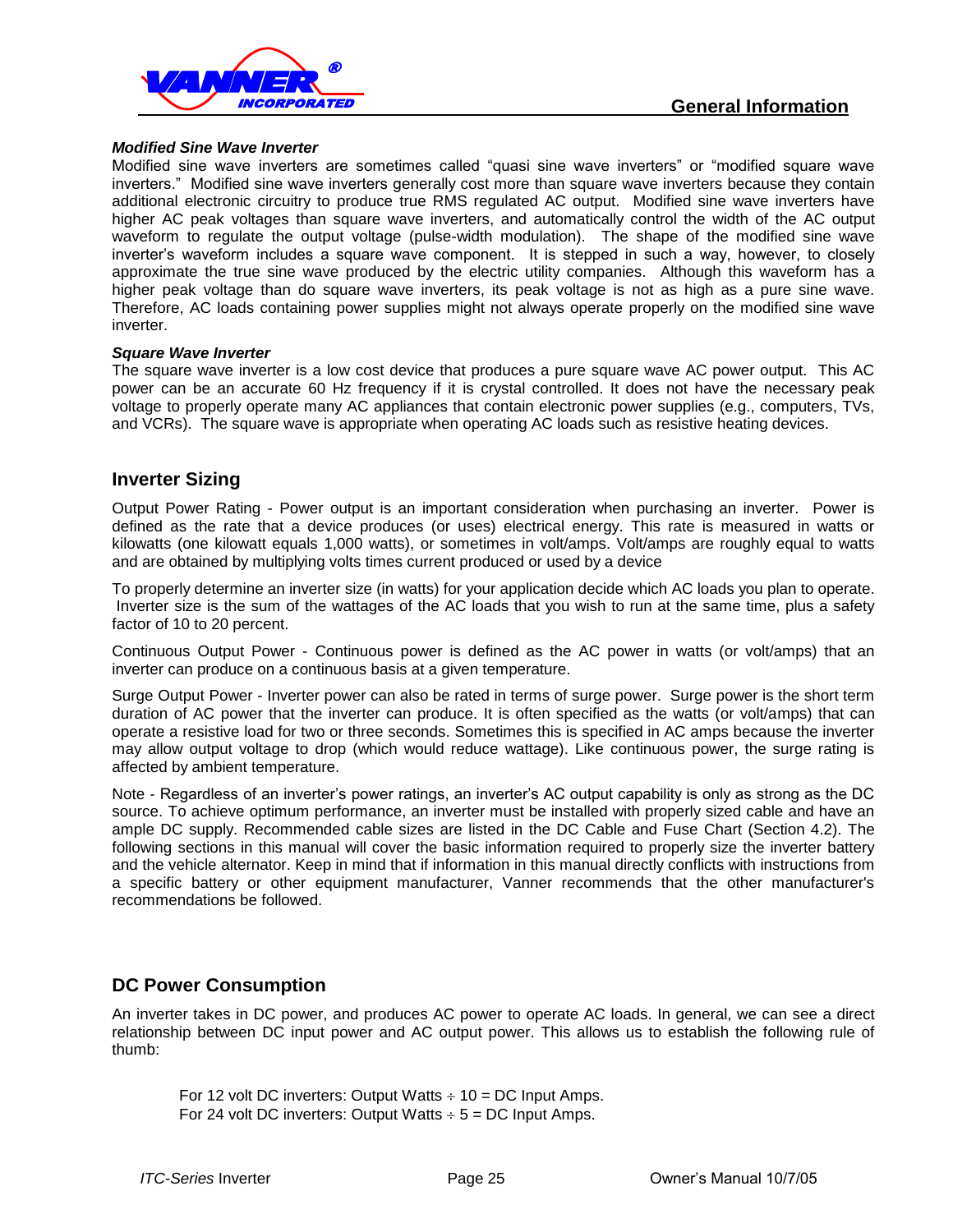



This rule of thumb can be used to estimate the minimum alternator size required for your application. It may also be used in calculating the minimum size battery required when operating from an alternator and battery combination; a photovoltaic panel and battery combination; or when operating from battery alone. The following examples should help to clarify the use of this rule of thumb.

Example

What is the DC current draw of a 12-volt DC input inverter when it is operating a vacuum cleaner with a nameplate rating of 6 amps at 120 volts AC?

The appliance rating is given in amperes, so we must first calculate the power it consumes. Then the rule of thumb can be used to find the DC input current of the inverter.

Output power = 120 volts  $x$  6 amps = 720 watts, and DC input current =  $720 \div 10 = 72$  amps DC.

This information to estimate the DC input current requirement for an inverter will allow you to size an alternator or charging system to supply an inverter for continuous operation. This rule of thumb will be used later in the discussions on battery sizing.

## **Battery Terminology and Ratings**

Batteries used for automotive applications generally are lead-acid storage batteries. They can be separated into two categories according to their use: engine cranking batteries and deep cycle batteries. The engine cranking battery is specifically designed to supply hundreds of amps for a short period of time to start an engine. Cranking an engine usually uses a small portion of the battery's total capacity and once the engine is running, the engine's alternator quickly recharges the battery. The deep cycle battery is specifically designed to deliver current for extended periods of time and can be almost totally discharged before recharging.

The "deep cycle" lead-acid battery is designed to withstand the deep discharge/recharge cycling that is typical of most inverter installations. These batteries are available in the "maintenance free" style where the electrolyte does not need to be checked or replenished and they also are available in the gelled electrolyte style or "Gel Cells". Deep cycle batteries are generally advertised for use in recreational vehicles or boats and are sometimes referred to as RV or marine batteries.

Battery Council International (BCI) is a voluntary industry organization that has helped to standardize battery ratings. Ratings in use at this date are:

- CCA (Cold Cranking Amperes): Rating in amps a battery cold soaked at 0°F or –20°F will carry for 30 seconds and maintain a minimum terminal voltage of 7.2.
- MCA (Marine Cranking Amperes): Rating in amps a battery cold soaked at 30°F will carry for 30 seconds and maintain a minimum terminal voltage of 7.2.
- RC (Reserve Capacity): Rating in minutes a battery will carry a 25-amp load at 80°F and maintain a minimum terminal voltage of 10.5.
- AH (Amp Hour): At the "20 Hour Rate", also called the C Rate, a battery having a 100 AH rating must carry a 5 amp load for 20 hours (100AH  $\div$  20 hours = 5 amps) and maintain a terminal voltage of 10.5 at 80°F. (Two 100AH 12volt batteries connected in series provides 100AH at 24 volts. Two 100 AH 12volt batteries connected in parallel provides 200 AH at 12 volts.).

CCA and MCA are used for sizing an engine cranking battery and have no bearing on a battery's cycling ability. RC is a rating given to cranking batteries to provide an idea of how long a vehicle could be driven if the vehicle charging system were to fail.

The most important and probably least understood battery capacity rating is the ampere-hour. One simple reason the AH rating is misunderstood is that a battery rated at 100 AH cannot always deliver 100 AH. The underlying reason is the efficiency with which the battery converts its chemical energy into electric energy. The AH capacity of a battery is affected in the following ways:

Discharge rate: A battery becomes less efficient as the discharge current increases. For example, a typical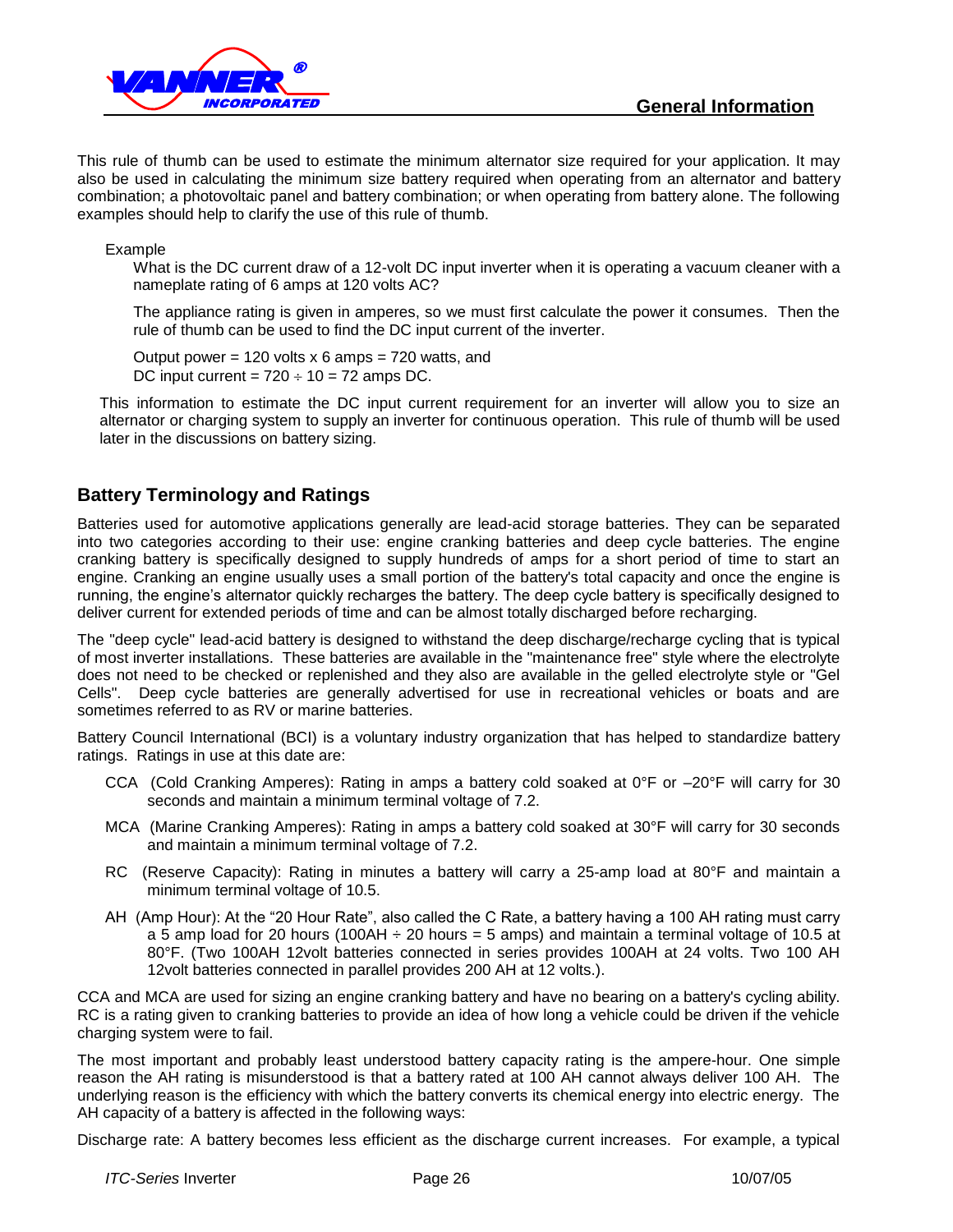

100 AH battery is specified to be able to deliver 5 amps for a period of 20 hours. If the discharge current were increased to 25 amps, the capacity will be reduced to approximately 75 AH (25 amps  $x$  3 hours = 75 AH).

Operating temperature: A battery becomes less efficient at lower temperatures. Most battery manufacturers specify the battery AH capacity at 80° F. At a temperature of 32° F, the same battery will have only about 65% of its rated capacity even though it may be fully charged. At a temperature of  $0^\circ$  F, a battery's capacity will be reduced to about 40% of its rated capacity.

Battery age: As a battery is used, the active material on the battery plates will gradually deteriorate and become useless. As the battery gets older, there will be less and less useful material left on the plates and the operating time will become noticeably shorter. A battery will age faster (loose active material from its plates faster) if it is deeply discharged regularly, if it is left in a discharged state for extended periods of time, or if it is repeatedly overcharged.

Series and/or Parallel Connected Batteries: Up to this point we have spoken of the battery as if it were a single battery. In some cases this may be true, but in general, the battery may be made up of several individual batteries electrically connected together to form a "Bank" of batteries. Batteries can be connected in series, parallel, or a combination of series and parallel as long as all of the batteries in the bank are of equal ratings, are from the same manufacturer, and are the same age. Old and new batteries should never be mixed in the same battery bank. Mixed batteries will result in accelerated battery failure due to the unequal discharge and recharge rates.

A series connection is where two or more batteries are connected positive (+) to negative (-). The total voltage of the battery bank is the sum of the voltage of each battery in the bank. For example, most large custom coaches require a 24-volt battery to crank the large diesel engine. The 24 volts is usually provided by connecting two 12 volt batteries in series, and sometimes by connecting four 6 volt batteries in series. The ratings of the series connected battery bank remain the same as the individual battery's rating. If the battery bank is made up of two 8D size batteries in series, each with a CCA of 1050 amps, 425 minutes RC, and amphour capacity of 200 AH, then these individual battery ratings are also the ratings of the entire 24 volt battery bank.

Parallel connected batteries are batteries which are connected positive to positive and negative to negative. They form a battery bank that has the same voltage as each individual battery. The ratings of a parallel connected battery bank, in general, are the sum of the individual batteries. For instance, if two 8D batteries are connected in parallel, and each battery has the ratings given in the paragraph above, then the ratings for the battery bank become 2100 CCA, 900 minutes RC, and approximately 400 amp-hours. Parallel connected batteries should be of the same voltage and rating to achieve optimum battery life and performance.

## **Sizing the Inverter Battery**

Sizing a battery system for an inverter application can be a very tedious task if all the different variables, such as discharge rate, depth of discharge, and operating lifetime are included in the calculations. To simplify these calculations and get a reasonably correct battery size, we will assume:

- 1) A 50% depth of discharge for the purpose of obtaining a reasonable life time for a reasonable battery system cost
- 2) There is no charge current into the battery system
- 3) The batteries are in a fully charged state at the beginning of the discharge cycle
- 4) The DC current draw from the battery does not exceed 1/3 the C rate for any length of time.

Follow the steps listed below to find the AH capacity required for your application.

- Step 1: Make a list of each appliance, its power requirement in watts, and the amount of time in hours it will be operating between charging cycles. Note: If the appliance is rated in amperes (amps) instead of watts, multiply the amps by the voltage (120 or 240) to get watts.
- Step 2: Calculate the watt-hours required for each appliance by multiplying the power requirement by the operating time of that appliance.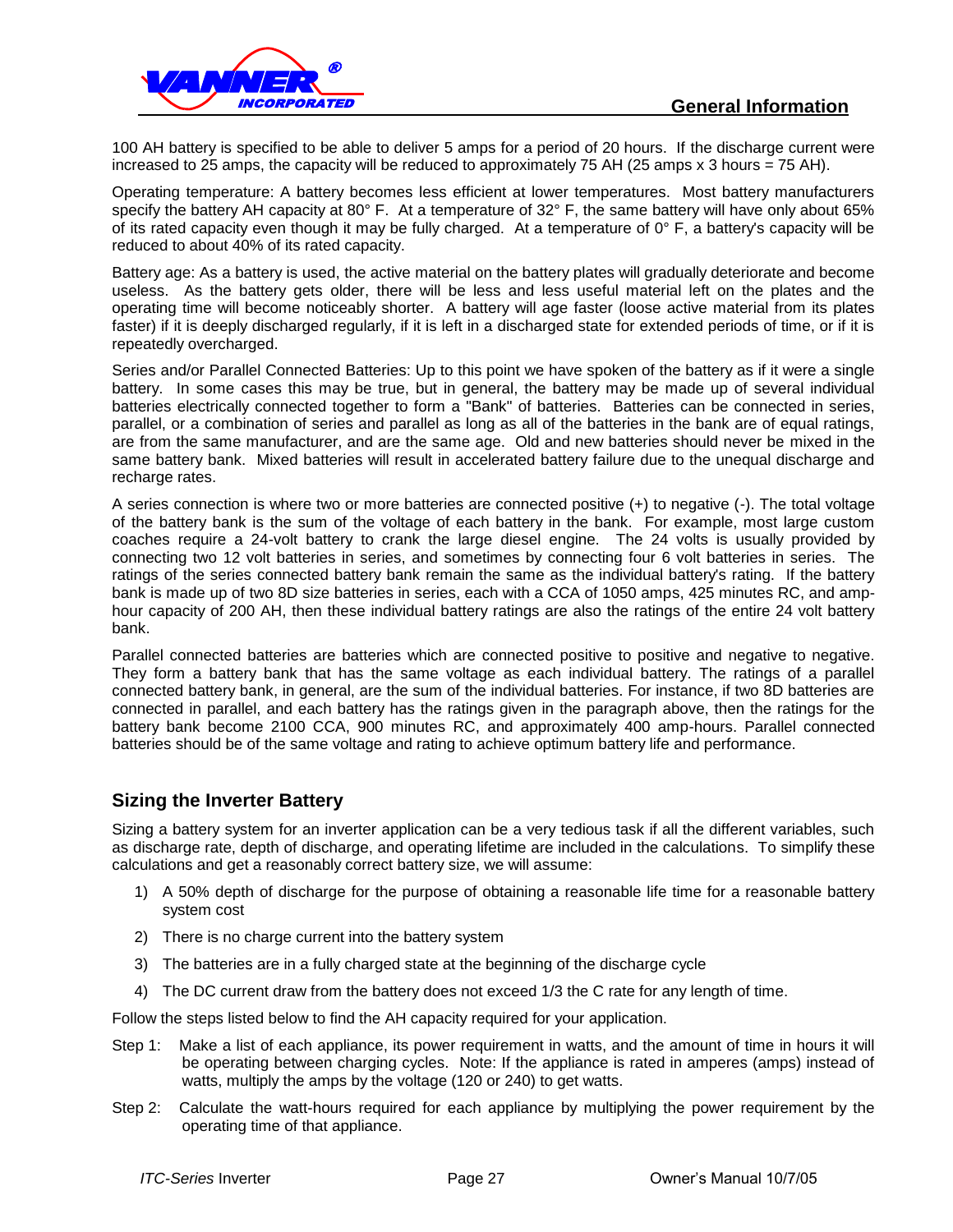

- Step 3: Calculate the total watt-hours needed by adding together the watt-hours of each appliance.
- Step 4: Find the amp-hours consumed by dividing the total watt-hours found in step 3 by 10 for 12 volt DC systems or by 20 for 24 volt DC systems.
- Step 5: Multiply the amp-hours consumed by 2 (for 50% depth of discharge) to get the battery amp-hour capacity desired.

| Appliance                 | Power Rating | Operating<br>Time | Watt-Hours Consumed |
|---------------------------|--------------|-------------------|---------------------|
| TV, VCR, Stereo           | 225 watts    | 2.5 hours         | 563 watt-hours      |
| <b>Small Refrigerator</b> | 300          | 3.8               | 1.140               |
| Microwave                 | 800          | 0.3               | 240                 |
| <b>TOTALS</b>             |              |                   | 1,943 watt-hours    |

Example 1: Follow Steps 1 through 3 (above)

Step 4: Amp-hours consumed = 1943 watt-hours  $\div$  20 = 97.15 amp-hours for 24 a volt system.

Step 5: The minimum battery size for this application is  $2 \times 97.15 = 194.3$  amp-hours.

## **Battery and Charging System Considerations**

The Battery and DC Charging System is a very important part of your inverter installation. The Battery System is responsible for supplying all of the DC power required by the inverter. The system normally consists of the primary charger (engine alternator or photovoltaic array), a secondary charger, if used, the battery, and other equipment which may be used such as battery isolator diodes. The complexity of the system depends on the way the inverter is used. In some cases, such as utility or service vehicles, the system may be as simple as the engine alternator and the cranking battery that also powers the inverter. In most cases, additional equipment is needed to provide additional DC power and/or protection. These systems can be grouped into two categories, the single battery and the dual battery systems.

In the single battery system, there is one battery, which is shared for starting the engine and operating the inverter. This is a common practice in a service vehicle where the engine runs all the time and allows the alternator to provide continuous charging for the battery. In this case, the inverter can be connected directly to the engine cranking battery. The most important detail of this system is the alternator output rating. The continuous output of the alternator must be at least as much as the total DC current draw on the system. The total DC current draw must include the inverter, warning lights, radios, engine controls, and any other device connected to the DC system. Care should be used when operating this type of system while the engine is shut off. The inverter will shut itself OFF for low battery but most other DC loads will not. The vehicle battery may be also drained too low to restart the engine.

The dual battery system uses two separate batteries, one for starting the engine and operating the vehicle's systems, and one for operating the inverter. The two batteries are usually referred to as the "cranking battery" and the "house or auxiliary battery" respectively. The two separate batteries are usually charged from the same source, the engine alternator, but are separated by a device called a battery isolator. The battery isolator allows DC current to flow from the alternator into each battery, but blocks current from flowing from one battery to the other. This is required to protect the cranking battery in recreation vehicles, boats and other vehicles where the inverter needs to be operated when the engine (therefore the alternator) is not running.

## **Battery Charging Guidelines**

### **CAUTION**

The following information on battery charger setup adjustments should be used as guidelines only. Vanner strongly recommends that you contact the manufacturer of your batteries to obtain the specific charging setup values for the type and model of battery you are using. This is because battery charging parameters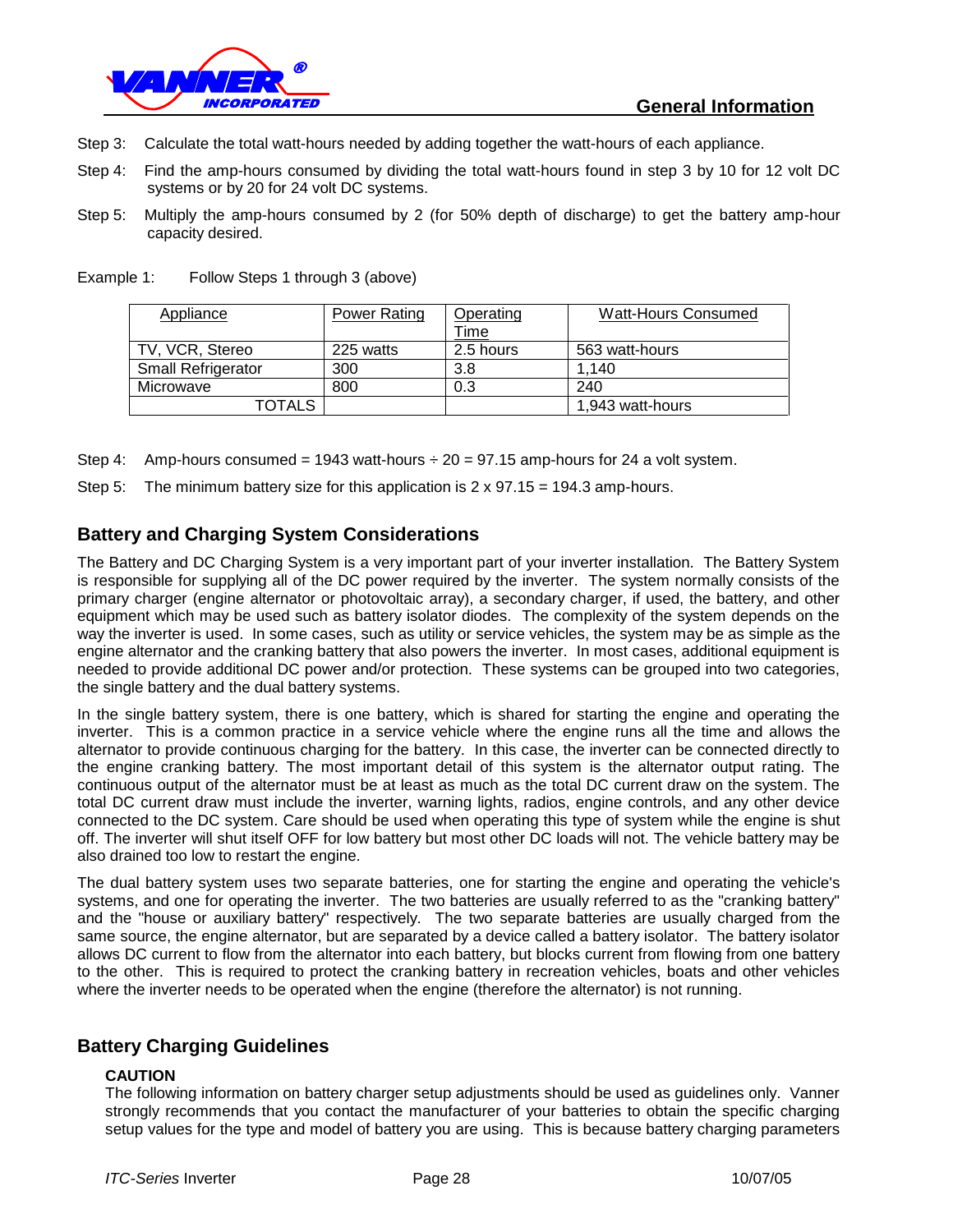

such as bulk, absorption, float and equalize voltages vary from one manufacturer to another, and that gel cell batteries have different parameters than wet lead acid batteries. An improperly adjusted battery charger may cause damage to your batteries!

The maximum charging current for a battery is usually equal to 20% of the battery's Amp hour capacity ("C Rating") for lead acid batteries, and 50% of the battery's C for gel cell batteries. The C rate is numerically equal to the amp-hour capacity for the battery. For example, a 280 amp-hour battery has a C rate of 280 amps, and the maximum charge rate would be 56 amps DC. (Note that this is not the same as the battery's Cold Cranking Amp rating.) It is important to also take into consideration that if two batteries are connected in parallel, their amp-hours add, while batteries that are connected in series have the same amp hours as a single battery since they are simply stacked for more voltage. Remember, paralleled = more current; stacked = more voltage.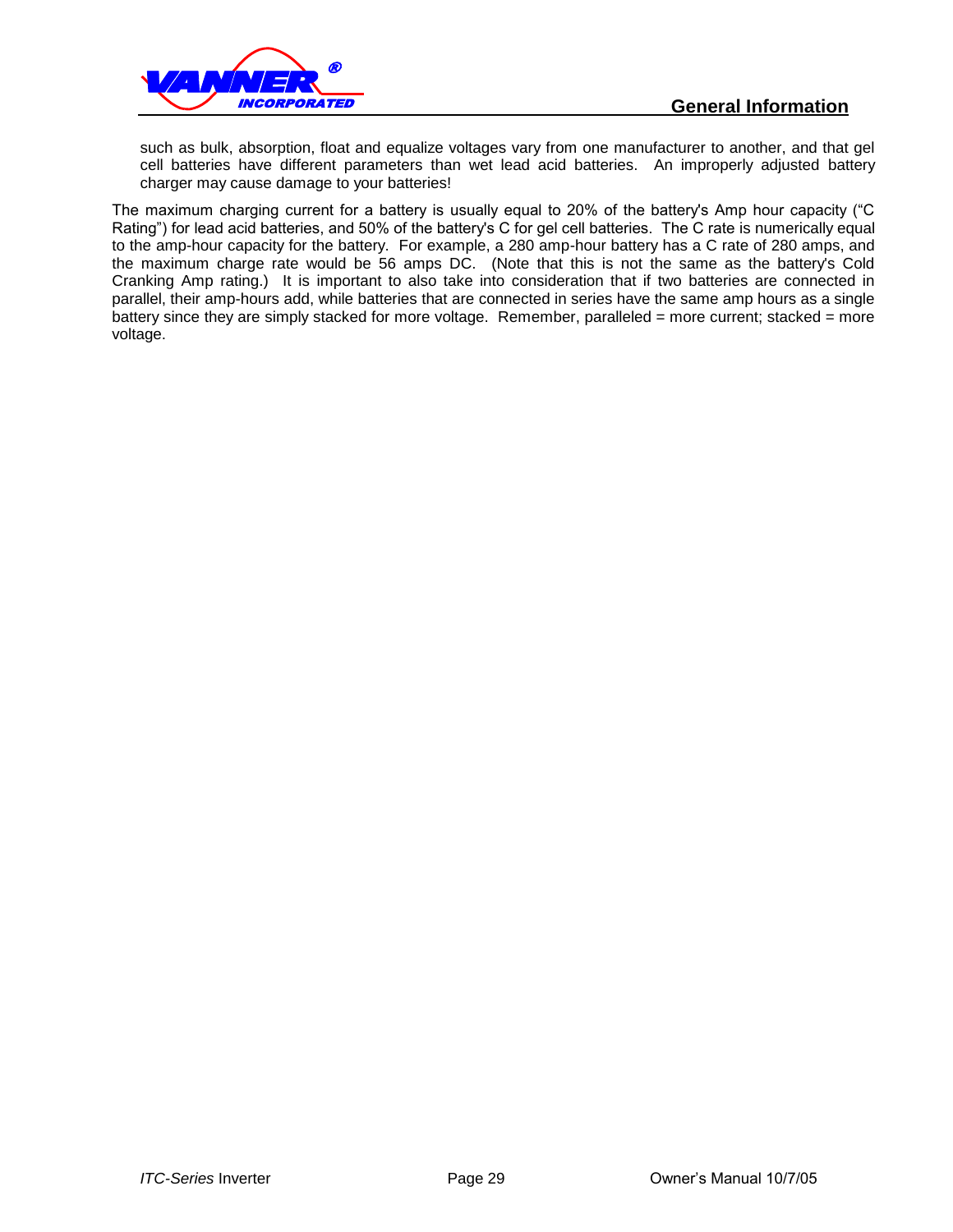

# **MAINTENANCE & TROUBLESHOOTING**

## **Preventative Maintenance**

There are no user serviceable components inside the ITC-Series Inverter/charger. For service refer to Vanner Incorporated or other qualified service personnel.

Maintenance Items:

For continued reliability and safety, a monthly maintenance program should be implemented to include the following:

- 1. Check to insure that all AC and DC wiring is secure and connections are tight and corrosion free.
- 2. Check air ventilation openings for dust and other obstructions.
- 3. Examine receptacle, indicators and switches for cracks and breaks in insulation material.

### *Trouble Shooting:*

The Unit does not come on when Shore Power or DC is applied and the front Power Switch is on.

### *Suggestion:*

Make certain that the remote switch connected to Options Terminal Strip P3 -terminals (Remote Power Switch P3-7– To Ground P3-8) is functioning properly. If the switch is not installed, make certain that a jumper is present between the two left most terminals (GND and Remote Switch) as shown below.

## **F 15 Figure 6.1-1 Options Terminal Strip**



**P3**